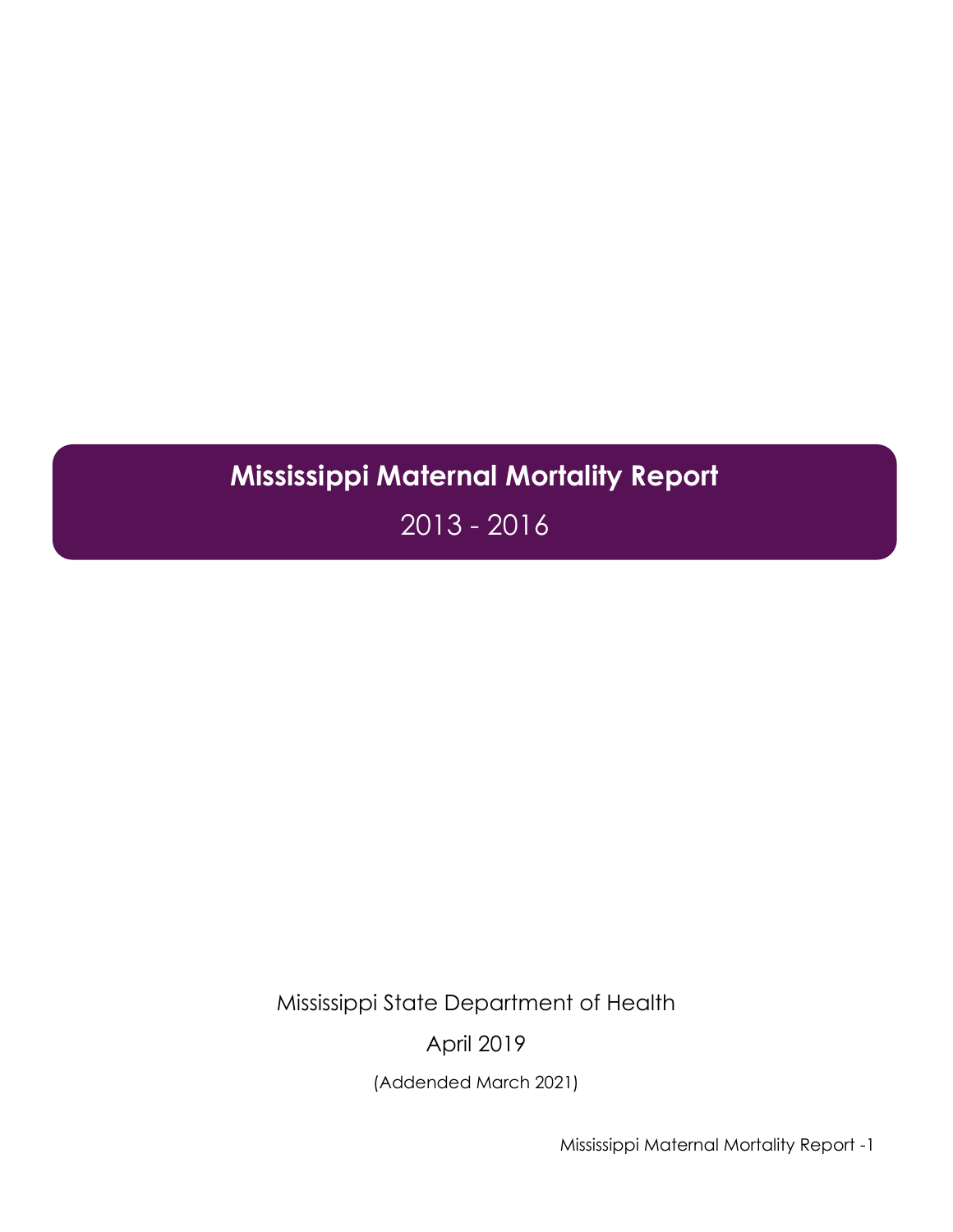# Contents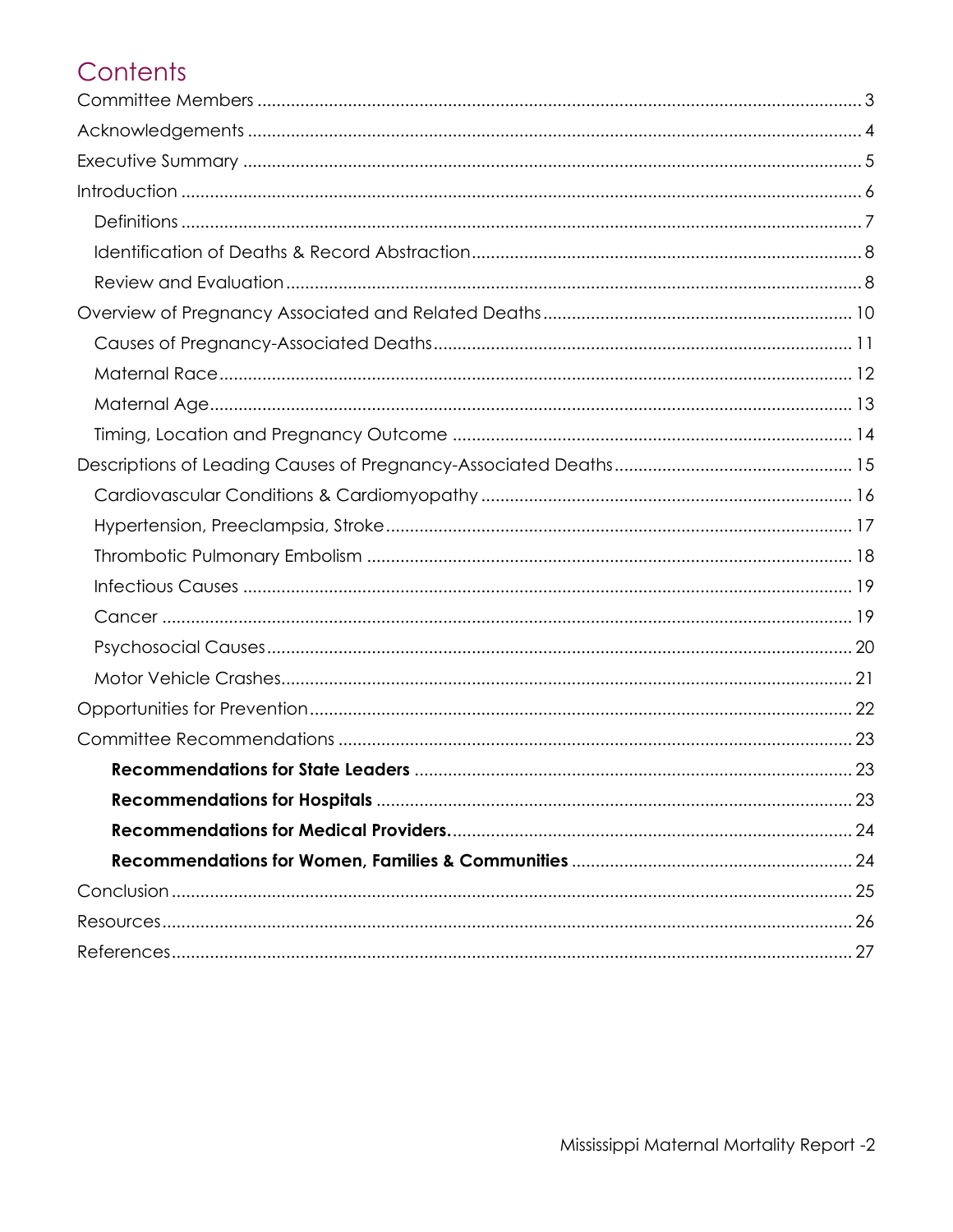#### <span id="page-2-0"></span>Maternal Mortality Review Committee Members

Authors: Charlene Collier MD, MPH, MHS, Mina Qobadi PhD, Tommy Cobb, MD, James N. Martin Jr. MD

Review Committee (2017)

#### **Charlene Collier, MD, MPH, MHS, FACOG**

*Co-Chair, Director Associate Professor of Obstetrics & Gynecology, University of Mississippi Medical Center Mississippi State Department of Health*

**James N. Martin Jr, MD, FACOG** *Maternal Fetal Medicine University of Mississippi Medical Center Co-Chair*

**Myrna Alexander, MD, FACC** *Associate Professor, Division of Cardiovascular Disease, University of Mississippi Medical Center*

**Sarah J. Broom, MD**

*Pulmonary Medicine/Critical Care Past Medical Director, Blue Cross & Blue Shield of Mississippi*

#### **C. Shannon Carroll, DO, FACOG**

*MS Section Chair, American College of Obstetricians and Gynecologists, Jackson Healthcare for Women*

**Tommy J. Cobb, MD, FACOG** *Starkville Clinic for Women*

**Kate Fouquier PhD, RN, CNM, FACNM** *Associate Professor, University of Mississippi Medical Center. School of Nursing, American College of Nurse Midwives*

**Arletha Howard, MSN, RN** *Tougaloo College/Delta Health Partners, Healthy Start Initiative*

**Krista Guynes, MSW, LCSW** *Social Services Director, Mississippi State Department of Health*

**C. LaToya Mason, MD, FASA** *Assoc. Prof. Anesthesiology, University of Mississippi Medical Center*

Mississippi State Department Staff

**Kathy Burk LCSW, CPM**, Director, Health Services

**Monica Stinson, MS, CHES**, Bureau Director, Maternal and Infant Health

**Victoria Walker, MPH**, Child Death Review **Coordinator** 

**Yolanda Moore BSN, RN, LCCE** *Nurse Manager, Women's Urgent Care University of Mississippi Medical Center*

**Michelle Owens, MD, MS, FACOG** *Professor, Maternal Fetal Medicine, University of Mississippi Medical Center*

**Wesley Prater, MD**  *Obstetric Consultant Mississippi State Department of Health*

**Kimberly Rickard MSN, RN-C OB** *President, MS Chapter Association of Women's Health, Obstetric & Neonatal Nurses, Nurse Manager, L&D, Baptist Memorial Hospital Desoto*

**Richard Rushing, MD, FACOG** Brookhaven OB/Gyn Associates

**Susan Spencer RN-C** *OB Director of Nursing, Baptist Memorial Hospital- Golden Triangle*

**Wengora Thompson, MPH** *March of Dimes Director, MCH & Government Affairs*

**J. Martin Tucker, MD, FACOG** *Maternal Fetal Medicine Secretary, American College of Obstetricians and Gynecologists*

**Jamie Szczepanski, MD, FACOG** *Fellow, Maternal Fetal Medicine, UMMC*

**Alan E. Stallings Jr., MD** *Anesthesiologist, Lakeland Anesthesia*

**Tony Wen, MD, FACOG** *Section Chief, Maternal Fetal Medicine, UMMC*

**Dick Johnson, MS**, Vital Statistics

**Cynthia R. Street, RN**, Nurse Abstractor

**Geri McElroy CNM, NP**, Nurse Abstractor

**Hazel Gaines, MS, RN**, Nurse Abstractor

Mississippi Maternal Mortality Report -3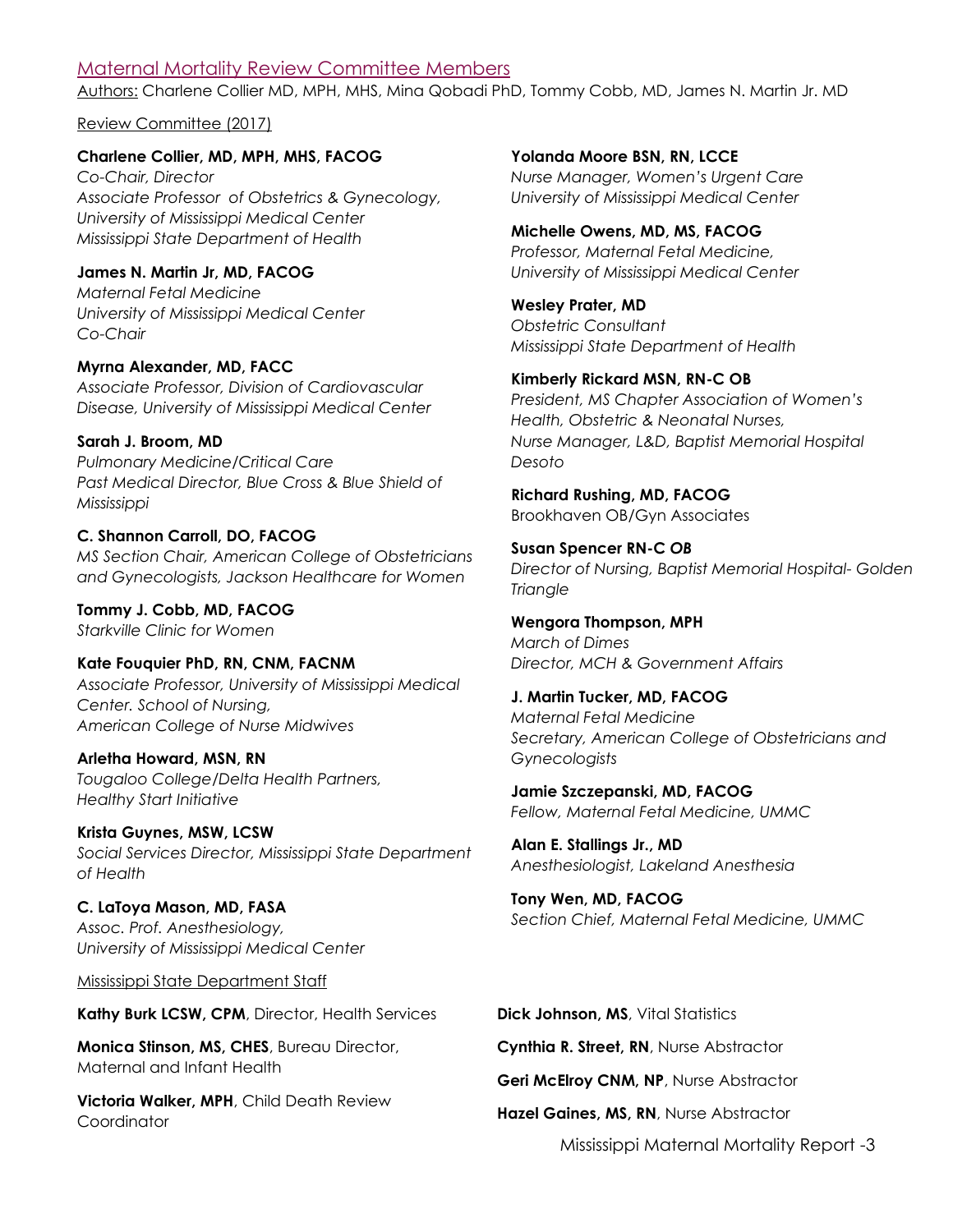#### <span id="page-3-0"></span>Acknowledgements

The current Mississippi Maternal Mortality Review Committee (MMRC) was established with the support from the Centers for Disease Control and Prevention, Division of Reproductive Health's *Building US Capacity to Review and Prevent Maternal Deaths* program. We would like to thank Dr. Dave Goodman, Julie Zaharatos, Amy Zapata from the CDC for their technical assistance and support at every step of developing the MMRC. We would also like to acknowledge all of those involved in the passage of House Bill 494, which established the MMRC including MSDH legislative liaison Natalie Mahaffey, ACOG policy advocate Blake Bell, Representative Toby Barker, Senator Joey Filingane, House Public Health Committee Chairman Sam Mims and Senate Public Health Committee Chairman Dean Kirby.

This report is produced in remembrance of all women who have lost their lives during and after pregnancy and childbirth from any cause.

**Correction Addendum** 3/2021: The pregnancy-related mortality ratio was corrected for a calculation error to 33.2 deaths per 100,000 live births. The national pregnancyrelated mortality ratio was updated since the time of the original publication of this report and updated within to reflect the data available from 2013 through 2016. Minor revisions were made for typographical and grammatical errors and for clarity.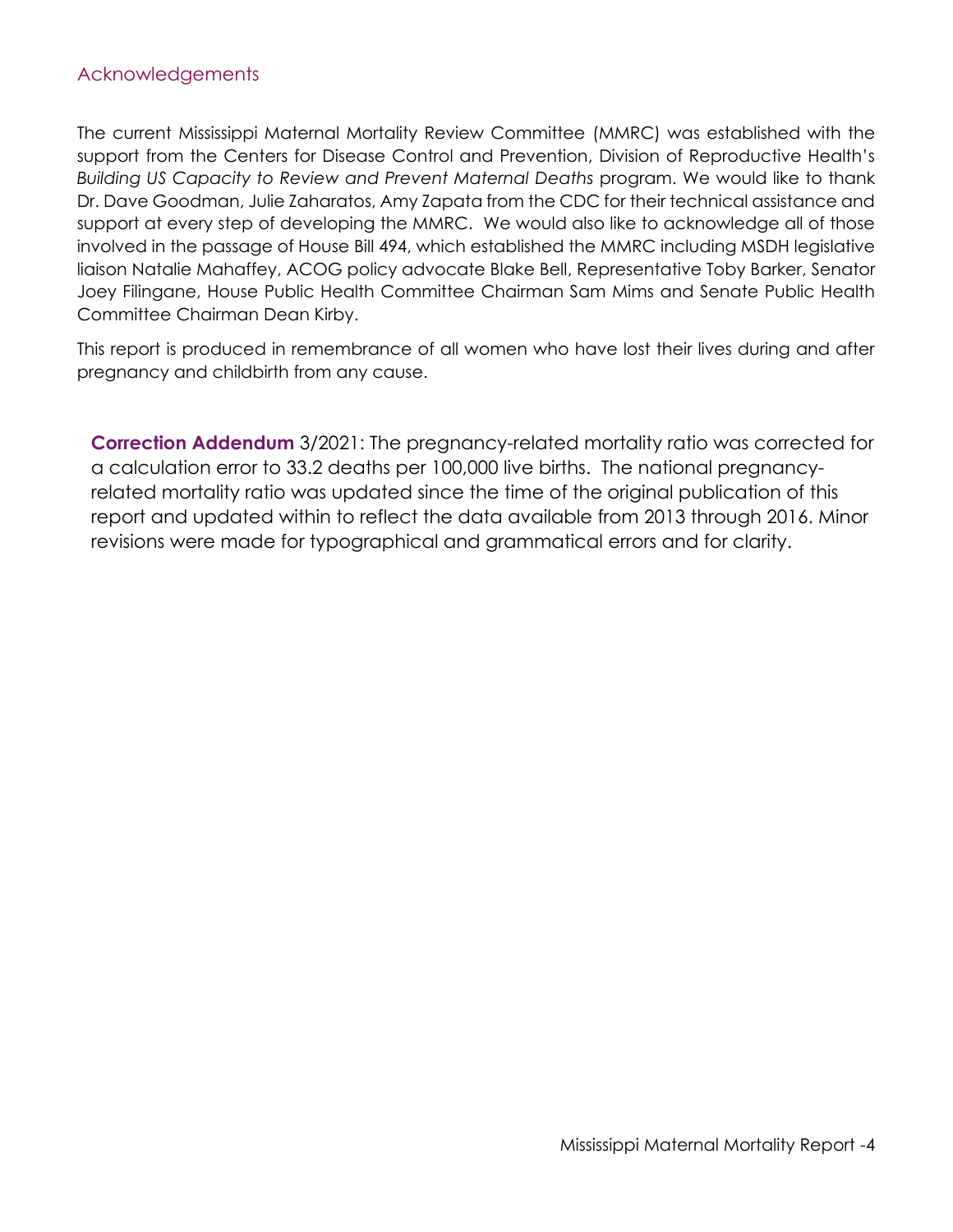### Executive Summary

Maternal mortality is an important indicator of the quality of health and healthcare experienced by E S women. Each maternal death in Mississippi is an important loss affecting that mother's family, her community and our state. The Mississippi Maternal Mortality Review Committee is dedicated to reviewing maternal deaths in an effort to identify opportunities for improvement and make recommendations to prevent future maternal deaths. This report summarizes information on maternal deaths occurring between 2013 and 2016.

### **Key Findings**

- ➢ In Mississippi between 2013 and 2016, there was a total of 136 maternal deaths occurring during pregnancy or within one year of the end pregnancy.
- $\triangleright$  The pregnancy-related mortality ratio was 33.2 deaths per 100,000 live births. This was 1.9 times higher than the average US ratio of 17.3 deaths per 100,000 live births.
- ➢ The pregnancy-related mortality ratio for Black women was 51.9 deaths per 100,000 live births, nearly three times the White ratio of 18.9.
- ➢ Cardiovascular conditions and hypertensive disorders of pregnancy were the two most common causes of pregnancy-related death in Mississippi.
- $\triangleright$  Suicides and overdoses accounted for approximately 11% of all maternal deaths.
- ➢ 86% of pregnancy-related deaths occurred postpartum, including 37% after 6 weeks.

### **Key Recommendations**

| <b>For State Leaders</b> | Given the number of postpartum deaths, extend Medicaid eligibility for the<br>postpartum period from 60 days to one year after delivery. All health<br>insurance plans should cover case management and outreach for<br>postpartum high-risk women for up to one year after delivery.                                                                                       |
|--------------------------|-----------------------------------------------------------------------------------------------------------------------------------------------------------------------------------------------------------------------------------------------------------------------------------------------------------------------------------------------------------------------------|
|                          | Mississippi should increase access to mental health and substance use<br>services statewide for pregnant and postpartum women.                                                                                                                                                                                                                                              |
| For Hospitals            | Implement comprehensive patient safety bundles for the management of<br>severe hypertension, hemorrhage, and venous thromboembolism. Team<br>based simulation training for obstetric emergencies is strongly advised.                                                                                                                                                       |
|                          | All Emergency Departments should have training and emergency<br>management protocols for common obstetric emergencies, particularly<br>severe postpartum hypertension.                                                                                                                                                                                                      |
| <b>For Providers</b>     | Prepare to diagnose and manage cardiopulmonary conditions and<br>complications in pregnant and postpartum women, particularly those<br>presenting with shortness of breath. Support early (<4 week) and accessible<br>follow-up for postpartum women, particularly those with high-risk factors like<br>chronic hypertension, morbid obesity, preeclampsia, and depression. |
| For Mothers              | Know the warning signs for obstetric complications including postpartum<br>depression and make a follow up plan with medical providers for where to<br>go and what to do if a postpartum complication arises.                                                                                                                                                               |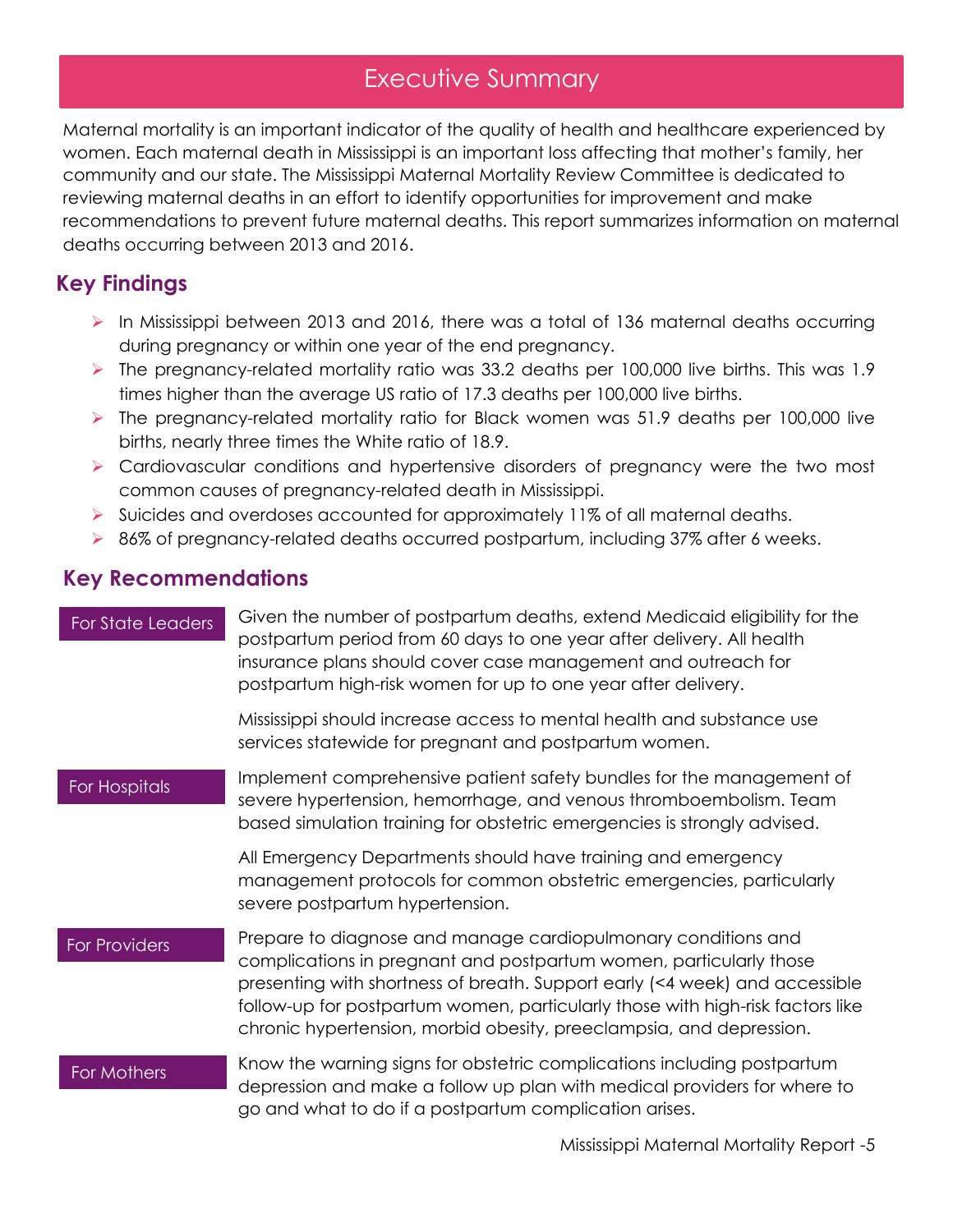### Introduction

E S

The Mississippi Maternal Mortality Review Committee (MMRC) was established in July of 2017 following passage of House Bill 494, which required the formal review of maternal deaths in Mississippi and secured protections for the confidentiality of the process. The MMRC was developed with guidance from the Centers for Disease Control and Prevention (CDC) Division of Reproductive Health's *Building US Capacity to Review and Prevent Maternal Deaths*  program<sup>1</sup> and modeled after well-established review committees in the United States. The committee includes representation from a broad range of physicians and nurses from multiple specialties (Obstetrics & Gynecology, Cardiology, Pulmonary Medicine, Anesthesiology, Maternal-Fetal Medicine, Public Health) along with social workers, coroners, health advocates and other allied health professionals who extensively review maternal deaths in order to identify opportunities for prevention. As the goal of the review is identifying systems level changes and not individual blame, the names of patients, medical providers, and involved institutions are not disclosed to the committee members or included in this report.

This report provides a detailed description of how maternal deaths in Mississippi are identified, information is obtained and how each case is reviewed. Statistics and case examples are shared to provide a better understanding of the problem. Finally, there are recommendations presented for state leaders, hospitals, medical providers, and patients, families, and communities.

A pregnancy-related death is a tragedy of great magnitude. It is the hope of this Committee that by a process of analysis and education (of providers, institutions, patients and communities), that all women in Mississippi receive the optimal level of both care and compassion during and after pregnancy and that no woman dies from preventable pregnancy-related causes in our state.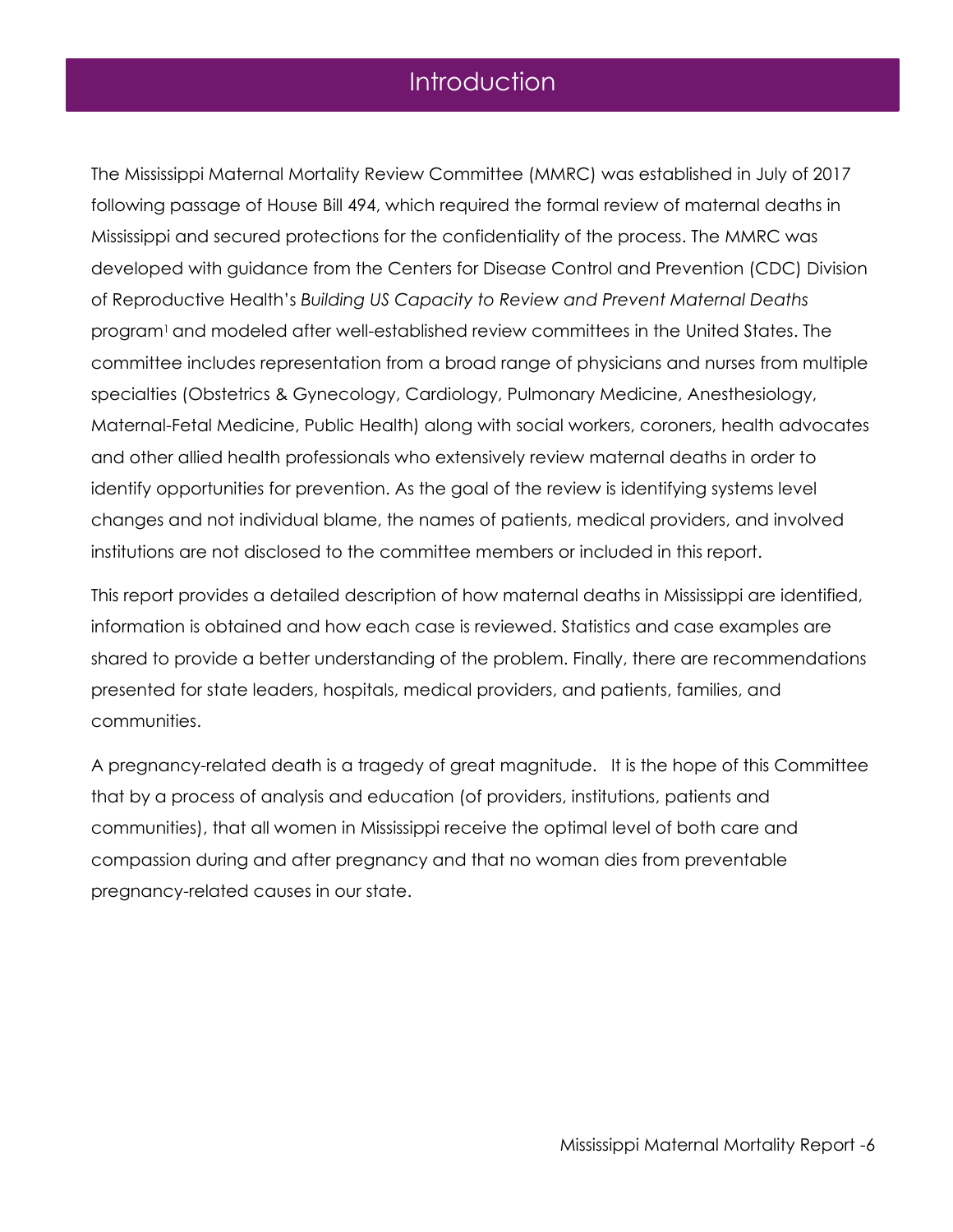#### <span id="page-6-0"></span>**Definitions**

This report summarizes pregnancy-associated deaths that occurred in Mississippi between 2013 and 2016. Mississippi uses the definition for *pregnancy-associated death*, accepted by the CDC, Pregnancy Mortality Surveillance System (PMSS) which includes maternal deaths that occur during pregnancy and the first 365 days following the end of pregnancy. A *pregnancyrelated death*, is included within pregnancy-associated deaths but refers specifically to maternal deaths directly related to or aggravated by pregnancy or its management.<sup>1</sup>

#### PREGNANCY **ASSOCIATED** DEATH

The death of a woman while pregnant or within 1 year of the end of pregnancy, regardless of the cause.

#### PREGNANCY **RELATED** DEATH

The death of a woman while pregnant or within 1 year of the end of a pregnancy –from any cause related to or aggravated by the pregnancy or its management, but not from accidental or incidental causes.

The National Center for Health Statistics and the World Health Organization define a 'maternal death' as death of a woman while pregnant or within the first 42 days following delivery, regardless of the duration and the site of the pregnancy, from any cause related to or aggravated by the pregnancy or its management, exclusive of any maternal death from accidental or incidental causes<sup>i</sup> . This definition is used to calculate global maternal mortality rates.

These varying definitions can be a source of global debate and confusion. Throughout this report, we include deaths through one year of the end of pregnancy. In addition, generally we use the word 'maternal' to refer to women during pregnancy, childbirth and the postpartum period. Use of this broad definition ensures that causes leading to maternal death beyond 42 days postpartum are neither missed nor neglected.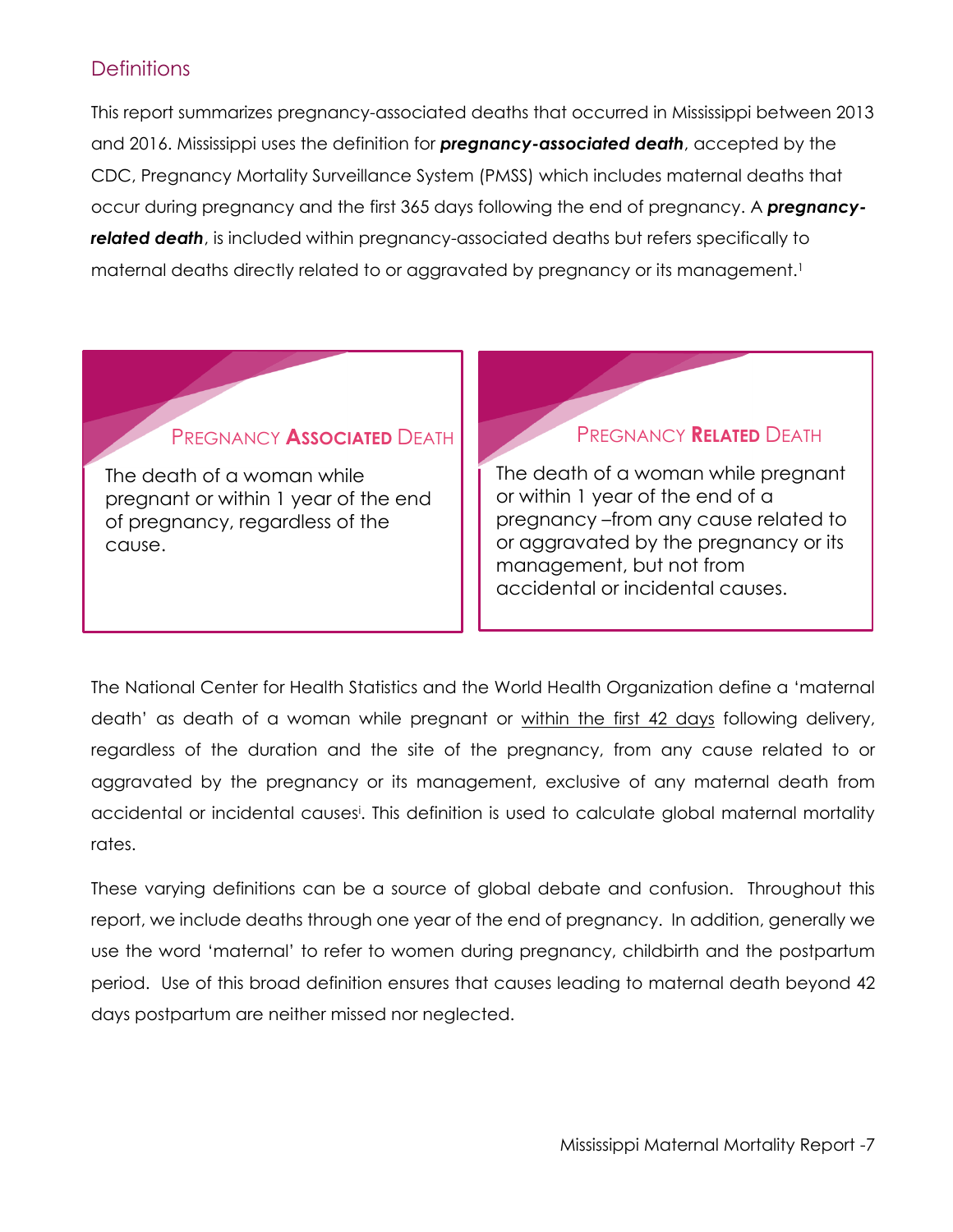#### <span id="page-7-0"></span>Identification of Deaths & Record Abstraction

The MMRC utilizes a multi-step approach to identify maternal deaths. First, causes of death related to pregnancy receive an ICD-10 code on the death certificate. In 2013, a checkbox was added to the Mississippi Death certificate that identifies if a woman was pregnant at the time of death, pregnant within 42 days of the end of the pregnancy or pregnant from 42 days to 1 year following the end of pregnancy. In addition to using these indicators on the death certificate, all death certificates for women of reproductive age are searched for a matching birth certificate or fetal death certificate issued within one year prior to the date of death. Each identified death certificate is evaluated for possible errors including erroneous checkbox selection or omission. Maternal deaths that are determined to not be pregnancy-associated are excluded from review. After all pregnancy-associated deaths are identified, records pertinent to the pregnancy and maternal death are abstracted by a trained obstetric nurse or physician. Relevant records for review include prenatal records, hospital and emergency room records, coroner and autopsy reports, law enforcement reports, news reports and obituaries. Accidents and homicides are not reviewed by the MMRC, but general statistics are generated. Maternal suicides and drug overdoses are reviewed by the committee.

#### <span id="page-7-1"></span>Review and Evaluation

In 2017 the Mississippi Legislature passed House Bill 494 establishing the state's Maternal Mortality Review Committee (MMRC). This legislation formalized the process of including medical record review as part of the analysis of all maternal deaths within Mississippi. In order to begin evaluating the most recent maternal deaths, the committee began its review work with 2016 deaths. For 2013-2015 matching birth and death certificates and available coroner reports were reviewed by the MMRC's leadership team; medical records, however, were not available to be reviewed for the 2013-2015 years.

The Mississippi Maternal Mortality Review Committee uses the CDC Maternal Mortality Review Committee Decision Form and procedures to guide its evaluation of all deaths at committee meetings. <sup>2</sup> For 2016 deaths, the expert panel sought to answer 4 specific questions during the review process:

- 1) What was the cause of death?
- 2) Was the death "pregnancy-related"?
- 3) Was there a chance for providers to alter the outcome or was the death not preventable?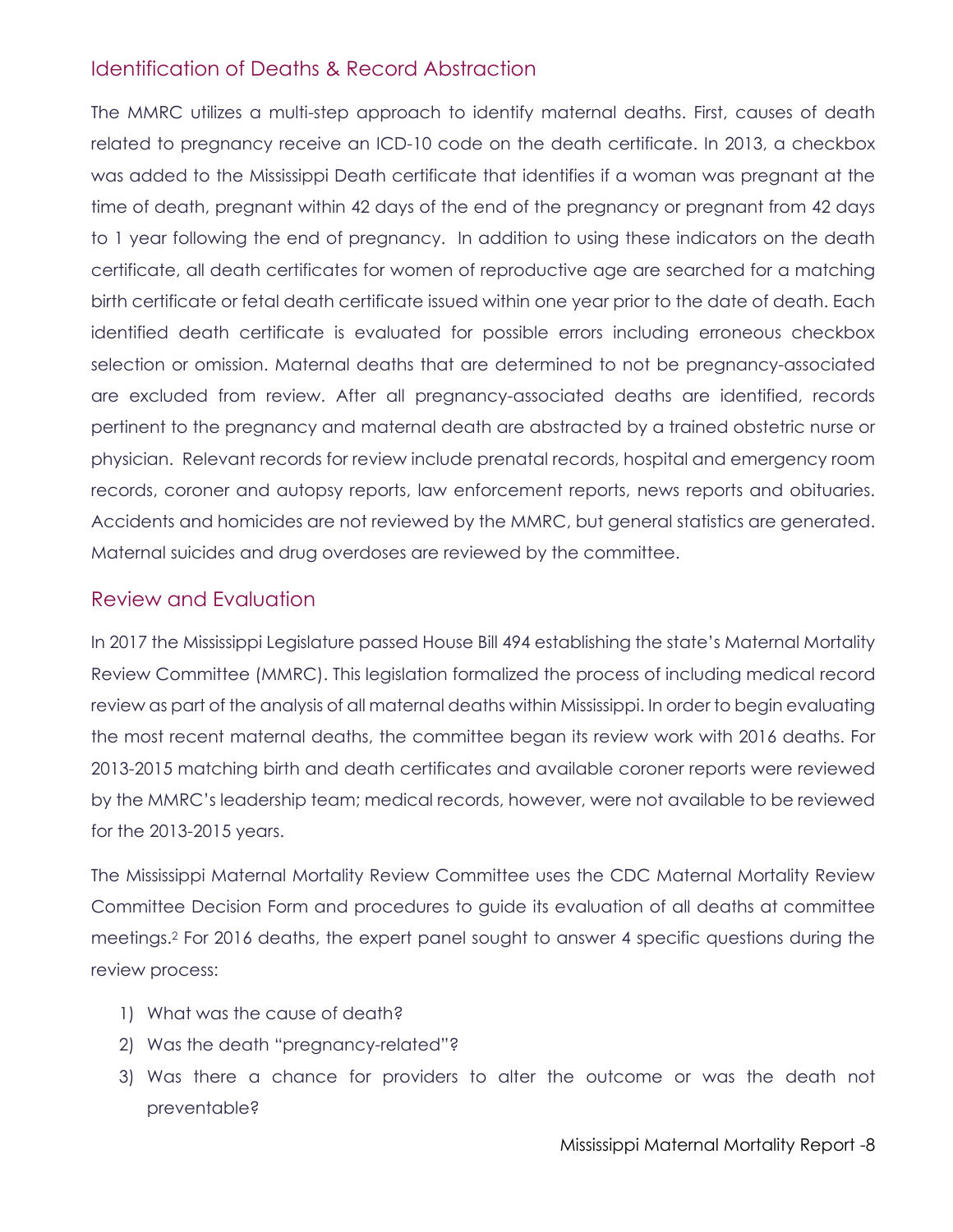4) What recommendations from the MMRC should be advanced to prevent further maternal deaths?

Determining if a maternal death was pregnancy-related can present a challenge. Essentially, the committee asks, 'would she likely have died if she was never pregnant?' Some causes are by definition related to pregnancy (preeclampsia, obstetric hemorrhage). Others may be pregnancy related due to differences in medical care received because the woman was pregnant. Mental health-related deaths including drug overdoses and suicides may require an understanding of the woman's emotional state and thinking at the time of the death to know the relation to pregnancy or childbirth. If there was insufficient information to determine if a death was pregnancy-related, it is categorized by the MMRC as 'undetermined.' Statistics for the pregnancy-related mortality rates for Mississippi are generated both inclusive and exclusive of these undetermined deaths.

For the 2016 maternal deaths for which full medical records were available for review, the committee attempted to determine if the death was preventable and if there was some or a strong chance to alter the outcome. For the pregnancy-related deaths which are considered preventable, the committee reviews the contributing factors to the death (Appendix 2). Contributing factors might include patient, provider, health-care system, and community level factors. Recommendations are then generated for dissemination to providers and the public to foster a lessening of maternal morbidity and mortality within our state. The MMRC also provides general recommendations for each of the five categories of pregnancy-associated death.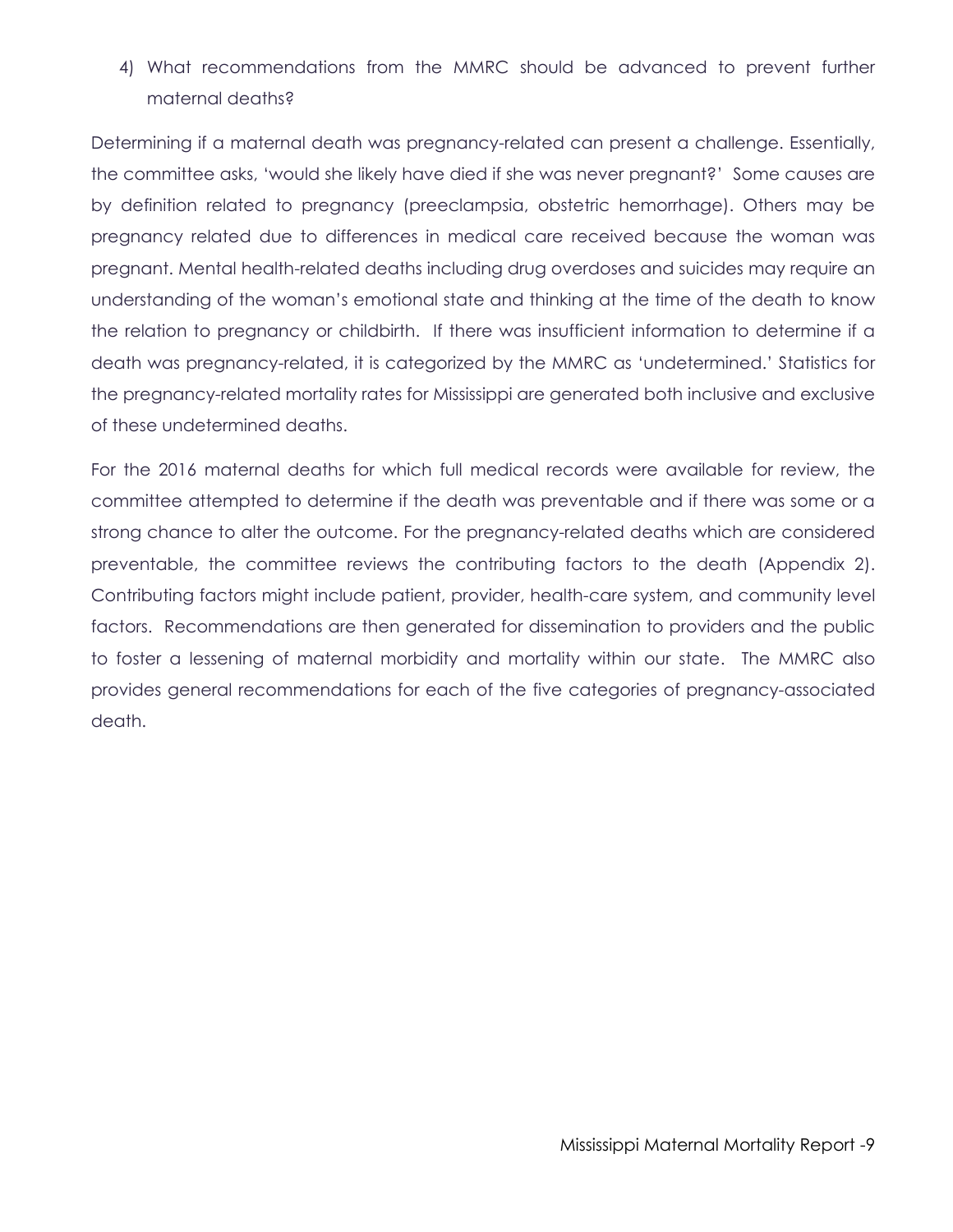# Overview of Pregnancy Associated and Related Deaths

Between 2013 and 2016 there were 136 pregnancy-associated deaths of which 51 (37.5%) were pregnancy-related and 62 (45.5%) were likely unrelated directly to pregnancy. For the remaining 23 deaths, the specific relationship to pregnancy was undetermined. Over two-thirds of the undetermined deaths were suicides and drug overdoses. The year 2013 had the highest number and percentage of pregnancy-related deaths in the four-year period with 19 deaths (45%). 2015 had the lowest number at 7 deaths (25%). Over the four-year period there was a relative 42% reduction in the number of pregnancy-related deaths. **The pregnancy-related mortality ratio for the 2013-2016 period was 33.2 deaths per 100,000 live births.**



The maternal mortality rate, defined as the number of pregnancy-related deaths occurring during pregnancy or within 42 days of the end of the pregnancy for every 100,000 live births. Between 2013 and 2016 the maternal mortality rate was 20.8 deaths per 100,000 live births if the deaths with undetermined pregnancy relation were excluded.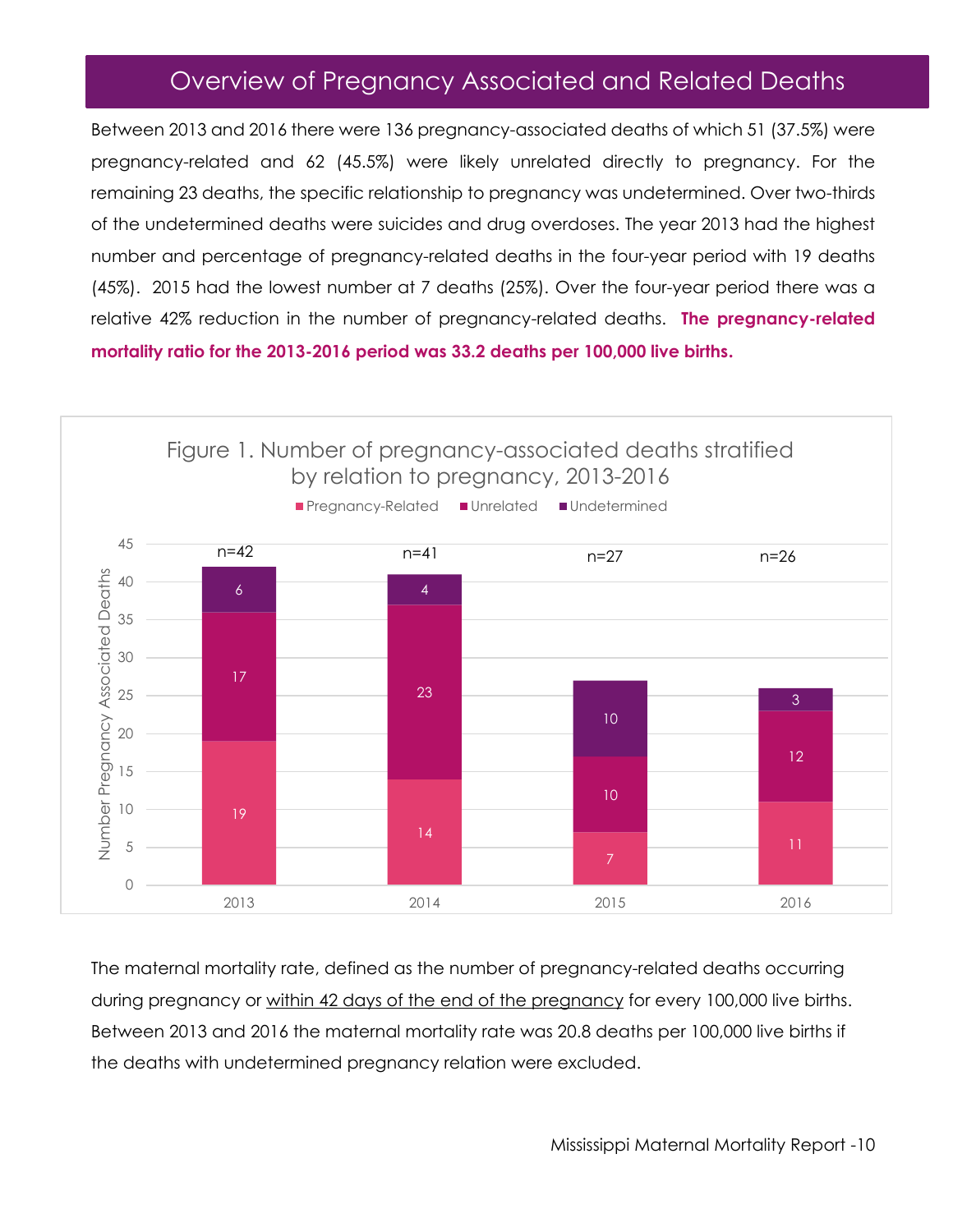# Causes of Pregnancy-Associated Deaths

Figure 2. shows the causes of the 136 pregnancy-associated deaths in Mississippi between 2013 and 2016. The leading overall cause of maternal death was motor vehicle accidents, a cause unrelated to pregnancy itself. Among the likely pregnancy-related deaths, the leading causes included cardiovascular conditions, hypertension and preeclampsia-related conditions, thrombotic embolism, stroke (including ischemic and hemorrhagic) and infection.



**Figure 2. Number of Pregnancy-Associated Deaths by Cause,** 

\*Including cardiomyopathy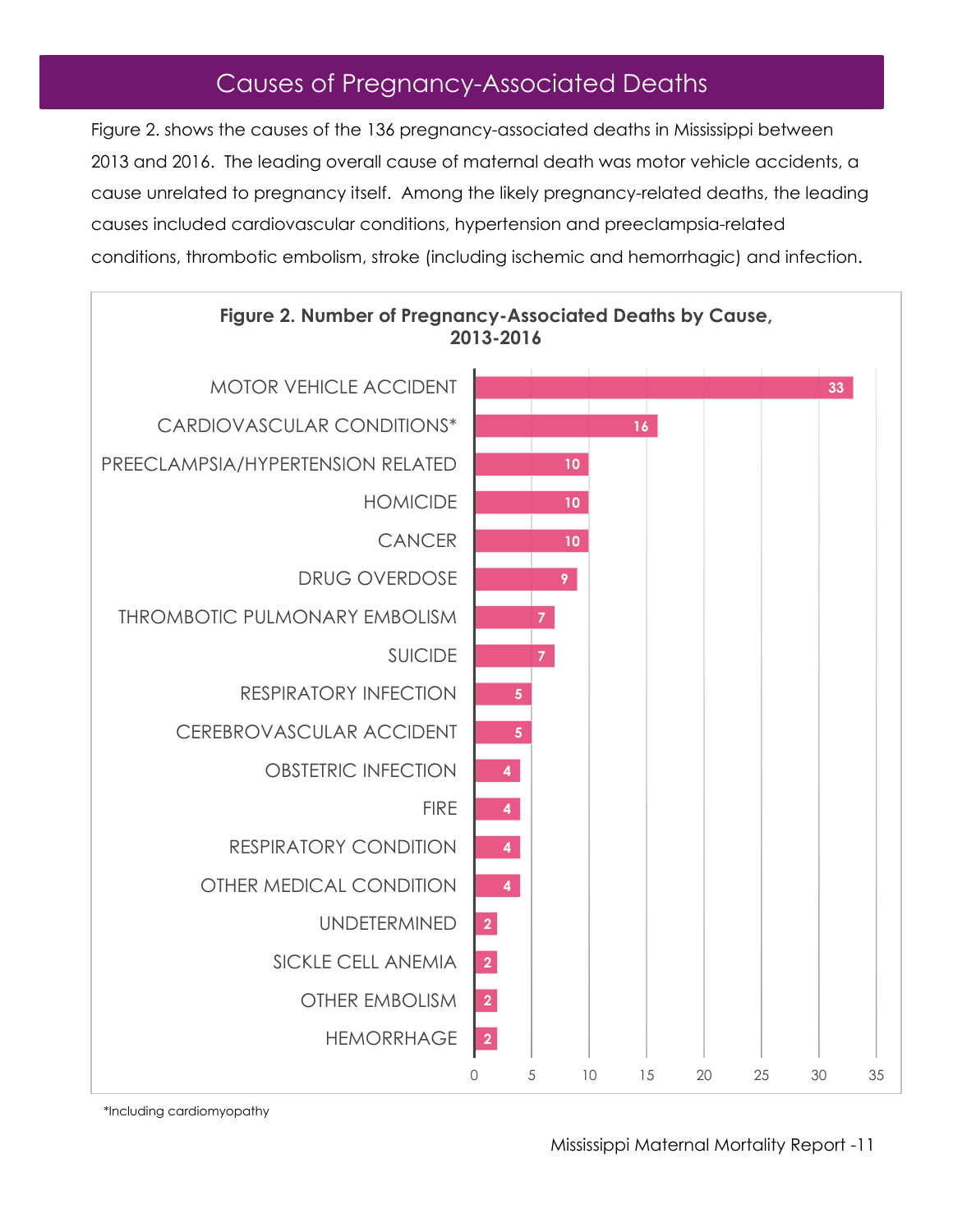# Maternal Race

**The pregnancy-related mortality ratio for Black women was nearly three times the rate for**

**White women.** There were insufficient numbers of deaths of women of other races and ethnicities to calculate a reliable rate or ratio for these groups.



Figure 3 demonstrates the pregnancy-related mortality ratio for Mississippi both including deaths where the relation to pregnancy was undetermined and excluding those deaths. For Black women, the pregnancy-related mortality ratio ranged from 51.9 to 64.1 deaths per 100,000 live births. For White women, the ratio ranged from 18.9 to 36.7 deaths per 100,000 live births. In the U.S between 2011 and 2014 the pregnancy-related mortality ratio for Black women is reported at 40 deaths per 100,000 live births and for White women at 12.4 deaths per 100,000 live births.<sup>1</sup>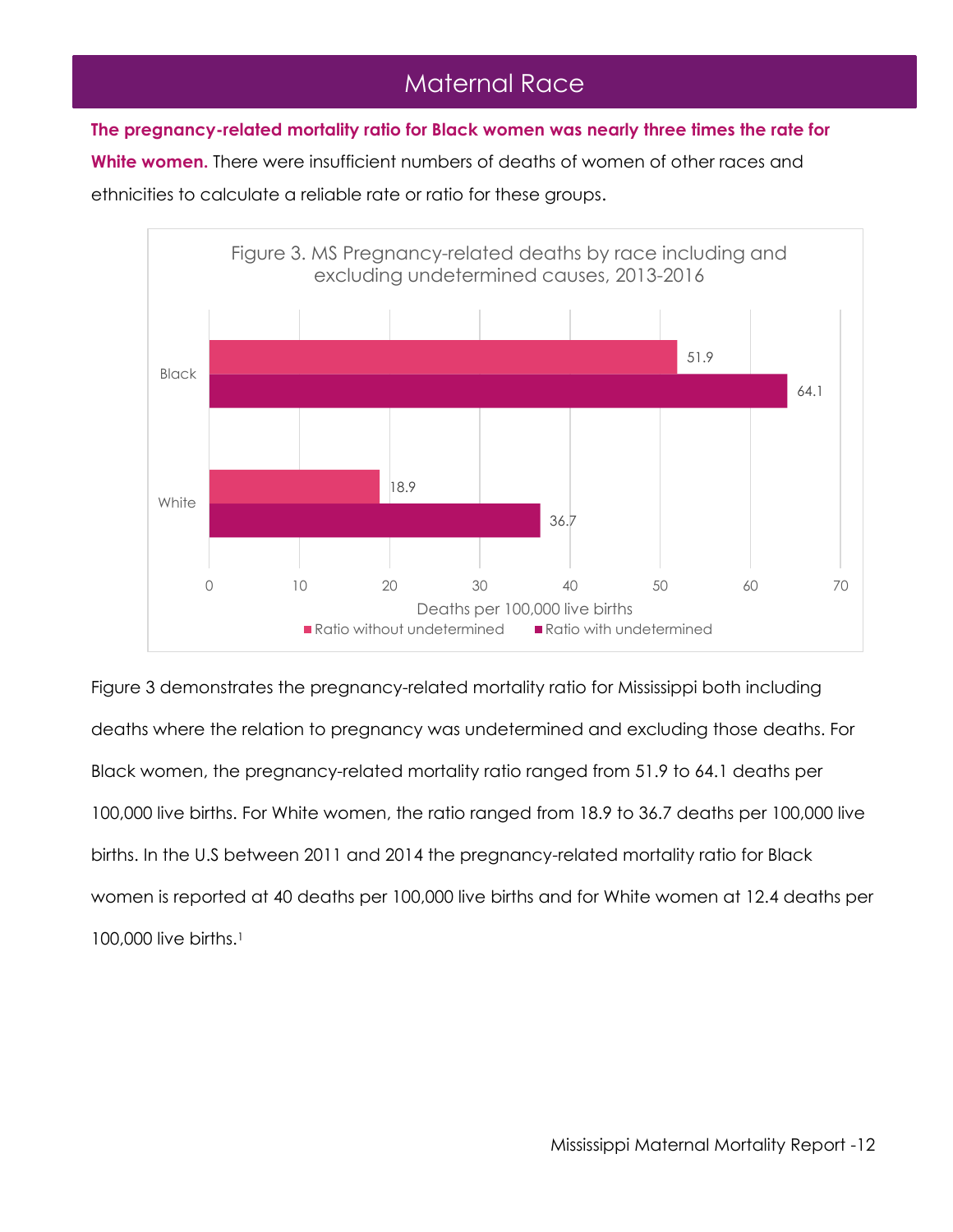# Maternal Age

Thirty-five percent of pregnancy-related deaths occurred among women between 20 to 24 years of age. This age group also experienced the largest number of births in Mississippi (31.6%). The highest pregnancy-related mortality rate (deaths per 100,000 live births) occurs among women aged 35 to 39 (43.4 deaths per 100,000 live births) and over 40 (138.9 deaths per 100,000 live births).

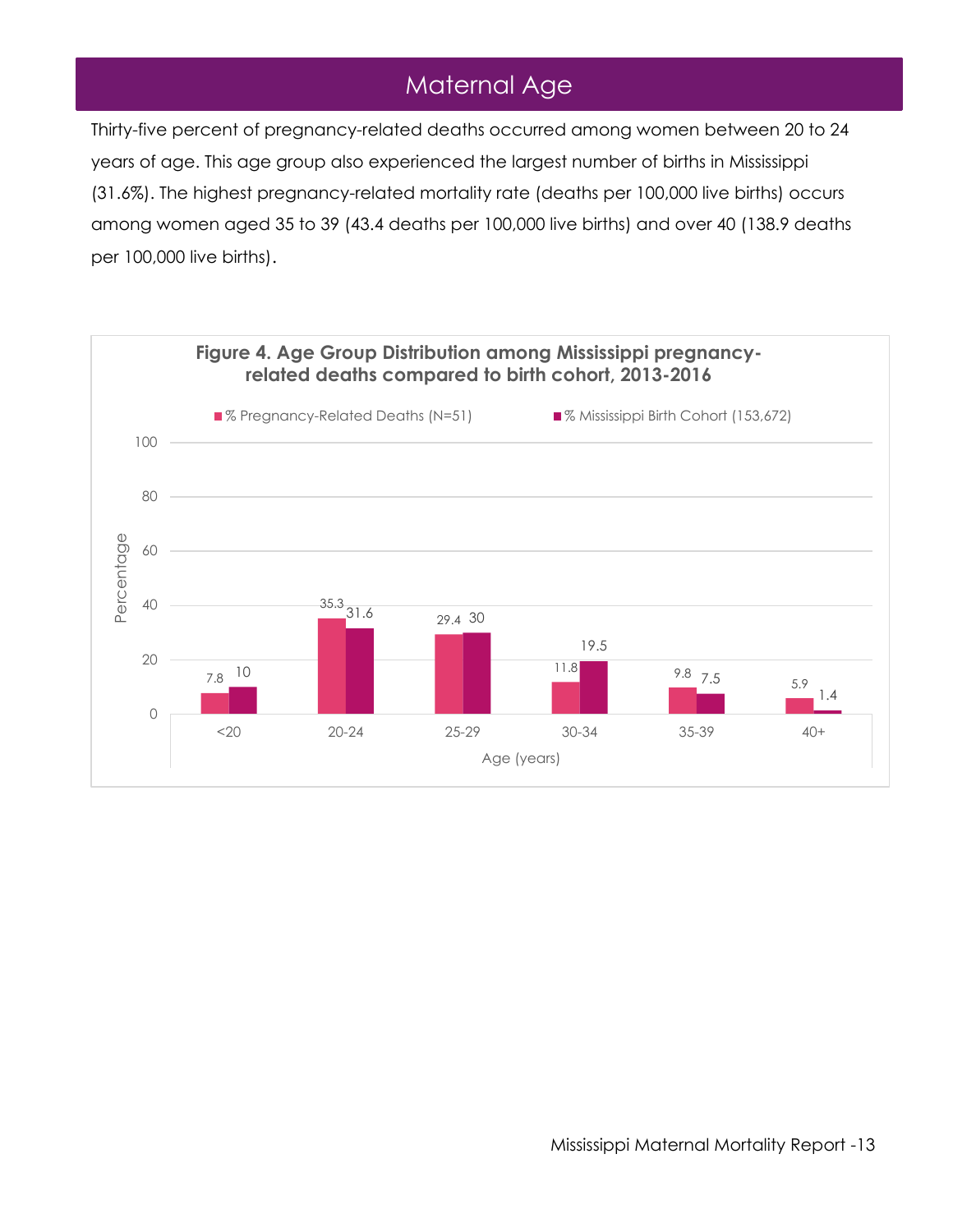### Timing, Location and Pregnancy Outcome

Of the 51 confirmed pregnancy-related deaths in Mississippi between 2013-2016, seven (14%) were pregnant at the time of death, 25 (49%) occurred during the first six weeks postpartum and 19 (37%) occurred greater than six weeks postpartum. For the 23 deaths for which a relationship to pregnancy was undetermined, two were within the first six weeks postpartum and the remaining 21 occurred greater than six weeks following the end of pregnancy.

Fifty-three percent of pregnancy-related deaths occurred among women admitted to hospitals, 29% were within hospital emergency departments and the remaining 18% were outside of the hospital setting at the time of death.



The pregnancy outcomes for the women who were not pregnant at the time of death included two of the preceding pregnancies ended in fetal demise over 20 weeks and the remainder resulted in live births. There were no maternal deaths which resulted from ectopic pregnancy or induced abortion.

Among the 44 women who were not pregnant at the time of death, 65% delivered by repeat cesarean section and 32% delivered by vaginal delivery.

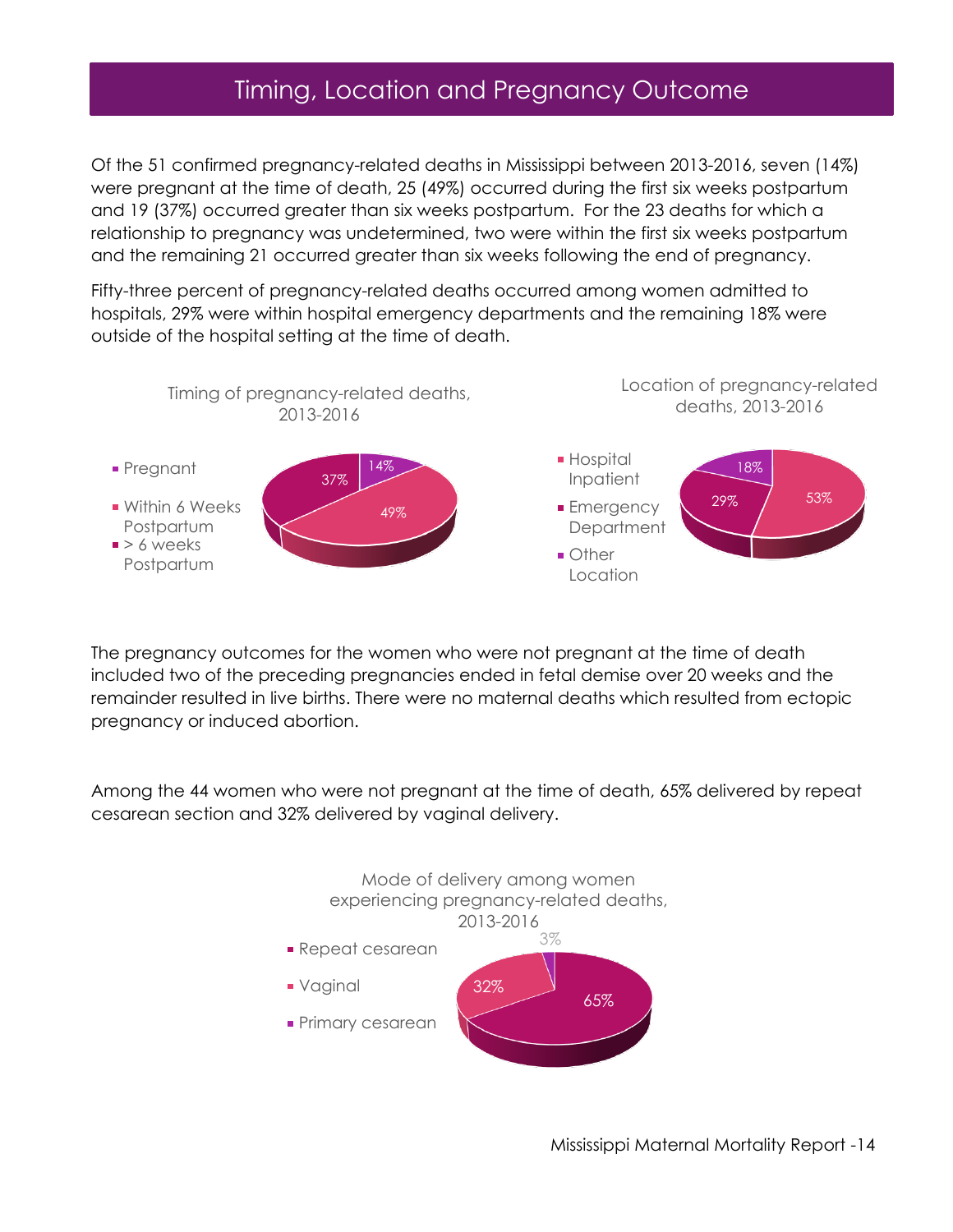### Descriptions of Leading Causes of Pregnancy-Associated Deaths Cause-Specific Descriptions of Pregnancy Associated Deaths

The following section includes general descriptions of the leading causes of pregnancyassociated deaths, beginning with the leading pregnancy-related causes. Due to small numbers, rates are not calculated for most specific causes and numbers rather than percentages are provided. Descriptions of the age, race, and mode of delivery are provided. Information on body mass index (BMI) were missing from birth certificate data for nearly thirty percent of deaths, highlighting the need for improved data to better understand the contribution of obesity to maternal death. Throughout the case reviews, the racial disparities in outcomes are significant, with Black women experiencing a higher proportion of deaths for nearly every cause. These descriptions highlight the racial disparities. Included are several example scenarios that exemplify maternal deaths reviewed by the full committee. To protect the confidentiality of involved individuals, the details of actual cases are not used. These generated stories are intended to capture common themes identified and provide a better understanding of women's experiences than statistics alone.

#### Case Example- Cardiomyopathy

"Tara" was a 27-year old African-American mother of two with a medical history of chronic hypertension who delivered her third baby by cesarean section prematurely due to preeclampsia. During the pregnancy she experienced severely elevated blood pressures that initially improved after delivery.

At her postpartum visit Tara reported fatigue and ankle swelling and was prescribed iron and a new blood pressure medication. Her symptoms continued for another month when she experienced difficulty breathing. She was examined in a local emergency department and treated for asthma and acid reflux.

Two weeks later she died at home. An autopsy confirmed dilated cardiomyopathy.

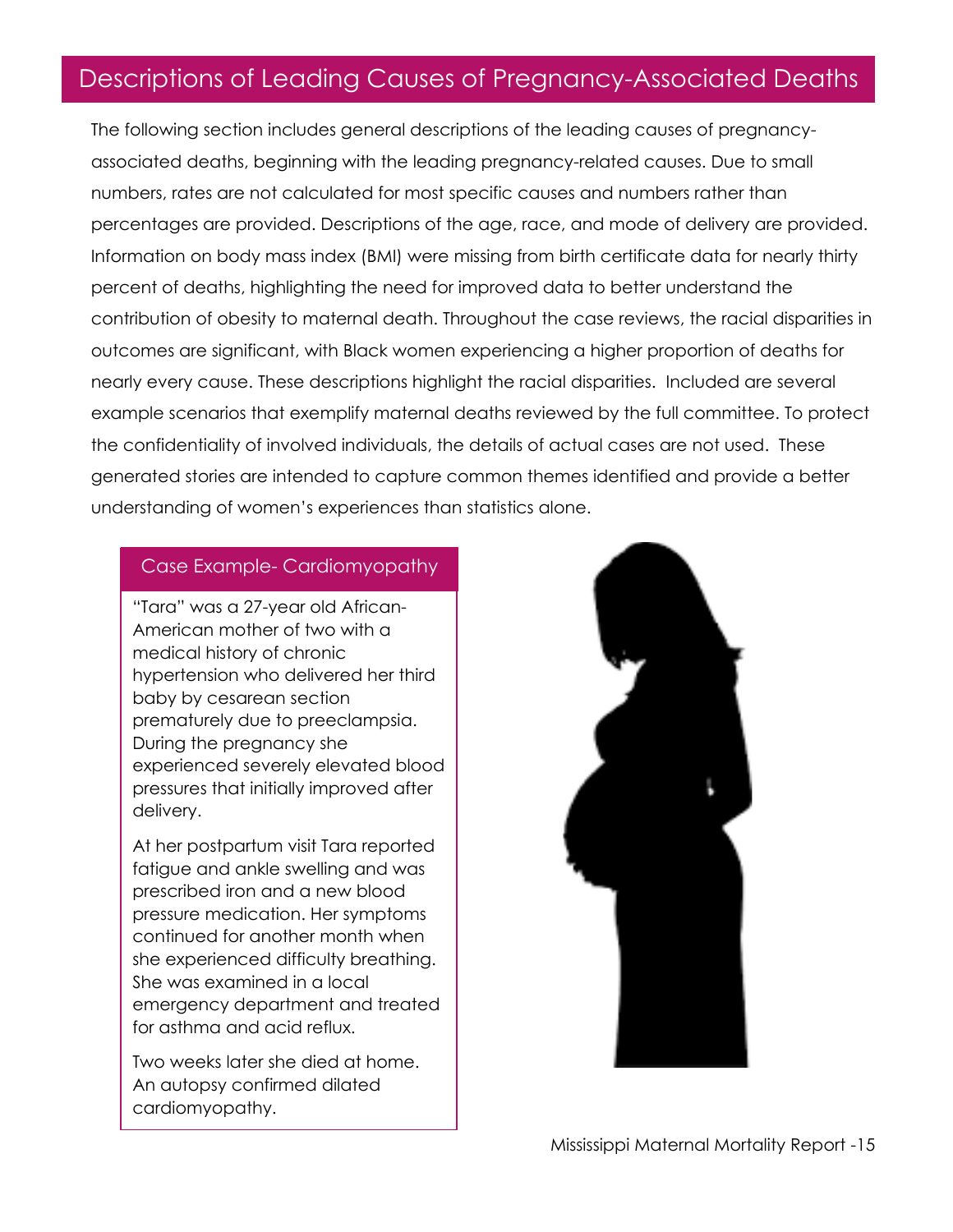### Cardiovascular Conditions & Cardiomyopathy

There were **16** cardiovascular deaths from 2013 through 2016. **Seven** deaths were attributed to cardiomyopathy and **nine** deaths attributed to other cardiovascular conditions that were not specifically coded as hypertension-related (described above). The rate of cardiovascular deaths was **10.4 /100,000 live births.**

#### **Causes of Cardiovascular Deaths**



**Timing:** The majority of cardiac deaths occurred within the first six months following the end of pregnancy, ranging from 4 to 301 days, with a median of 49 days.



**Maternal & Obstetric Characteristics:** Half of cardiac deaths were among women under 25 years of age and over two-thirds were obese. 2

 $6 \begin{array}{|c|c|} 8 \end{array}$ **Age (Years)**  $\blacktriangleright$  <25 ■ 25-35  $\blacktriangleright$  35

**Race:** From 2013 through 2016, nearly 80% of pregnancy-related cardiac deaths were among Black women. The cardiac mortality rate for Black women was 21.4 deaths per 100,000 live births, nearly five times higher than the comparable rate of 4.7 deaths per 100,000 live births in White women.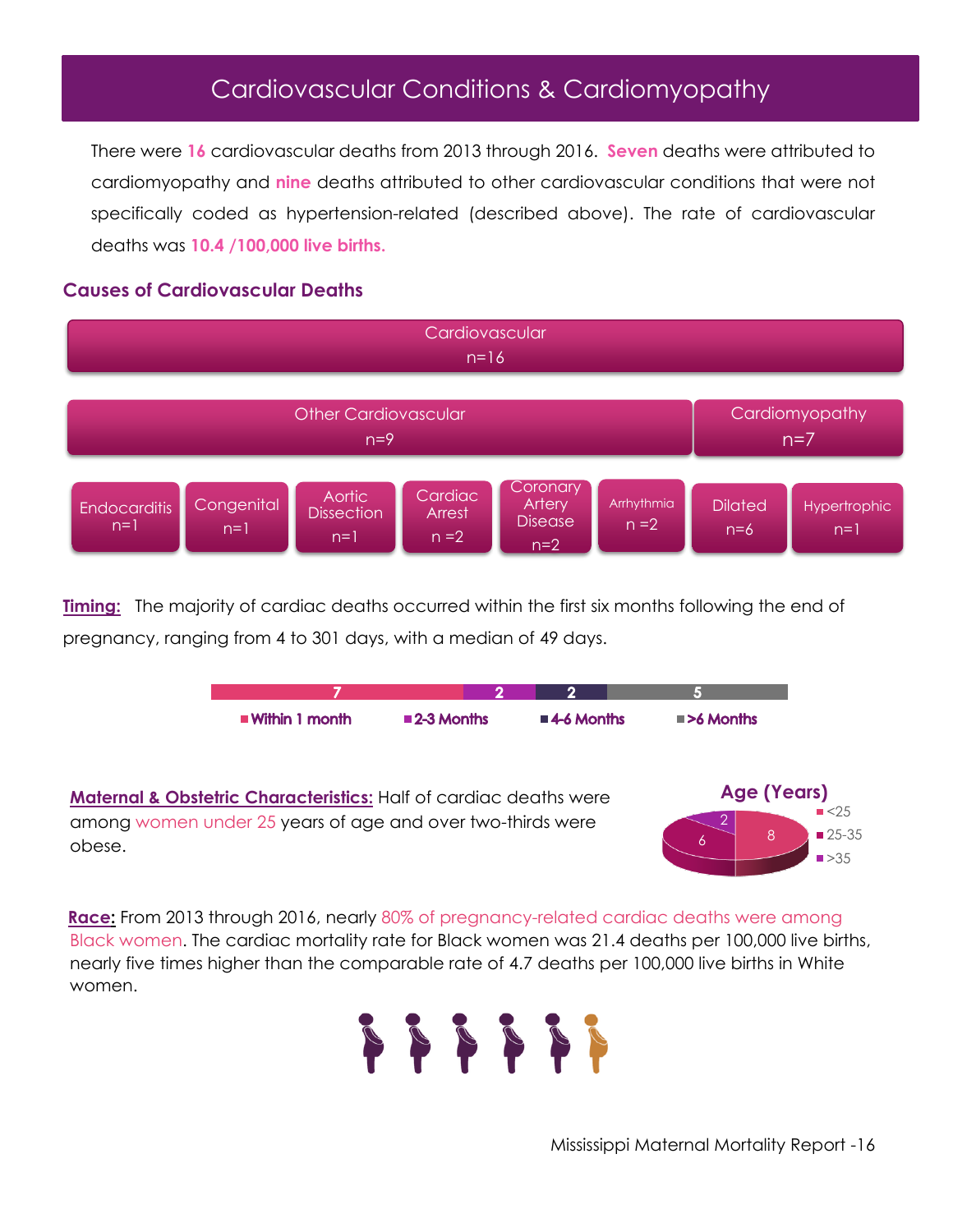### Hypertension, Preeclampsia, Stroke

Between 2013 and 2016 there were **13** deaths associated with hypertension. **Five** were attributed to preeclampsia-eclampsia, **three** deaths were due to hemorrhagic stroke and **five** were attributed to hypertensive cardiovascular disease that was either concurrent with or following a form of pregnancy related hypertension. There were two ischemic strokes not related to hypertension and not included in the below statistics.

#### **Timing: Overall, 61% occurred during pregnancy and the first 4 weeks postpartum.**



#### **Maternal & Obstetric Characteristics**

Over half of the pregnancy-related deaths occurred among women between ages 25-35 years and over two-thirds of these deaths affected Black women. Eight of the thirteen women delivered preterm, demonstrating the elevated risk hypertension places on mother and baby.



#### Case Example- Eclampsia

"Roberta" was a 30-year-old African-American woman who delivered her first baby without any complications. She was discharged from the hospital two days after delivery but returned the next day with a severe headache. Her blood pressures were all over 160/ 90 mm Hg. She was admitted for observation and received medication for her headache and was started on oral blood pressure medication. While in the hospital her blood pressures remained elevated and her headache did not resolve. She experienced a seizure and then was unresponsive. Attempts at CPR were unsuccessful.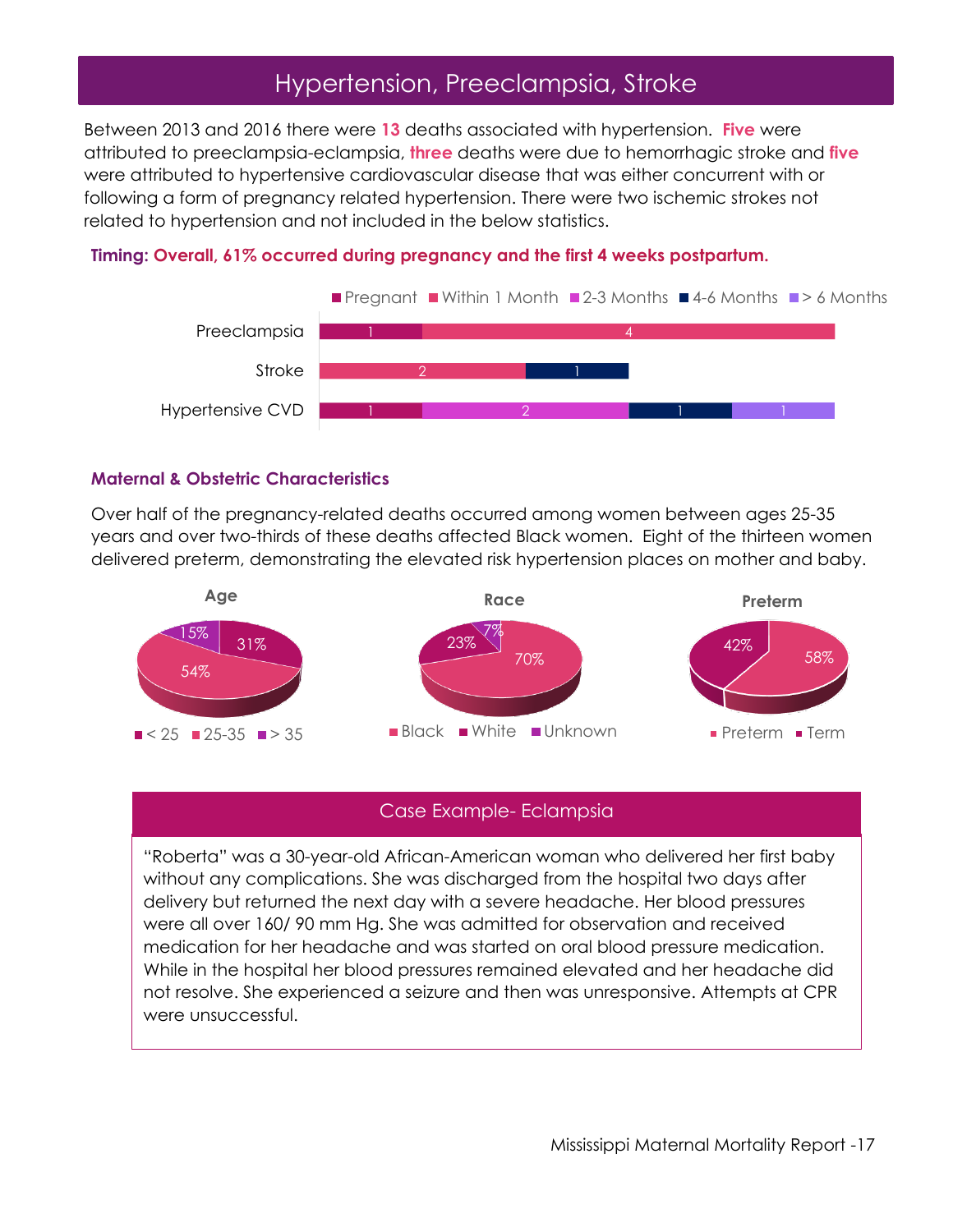# Thrombotic Pulmonary Embolism

Between 2013 and 2016 there were **7** pregnancy-related deaths attributed to thrombotic pulmonary embolism or blood clots within the lungs.

#### **Timing**

Six of seven (86%) thromboembolism deaths occurred during pregnancy or within first three months postpartum.



#### **Maternal & Obstetric Characteristics**

Most of thromboembolism deaths were among Black women under age 25. Over two-thirds were obese and six of the seven delivered by cesarean.



#### Case Example – Pulmonary Embolism

"Kasie" was a 24-year-old African-American female with a medical history of obesity and two prior cesarean deliveries. She delivered her third baby by repeat cesarean delivery that was complicated by a postpartum hemorrhage. She was readmitted 2 weeks following delivery for a surgical incision infection. She remained in the hospital for 3 days and was discharged home with home nursing for wound care. She was readmitted 2 days later with a fever and shortness of breath with suspected pneumonia. Her breathing status worsened and a code was called after she stopped breathing. Attempts at CPR were unsuccessful and she died. An autopsy demonstrated a large blood clot in the right lung and blood clots within the legs. While she received anticoagulation during the initial admission, this was not continued following the first hospitalization.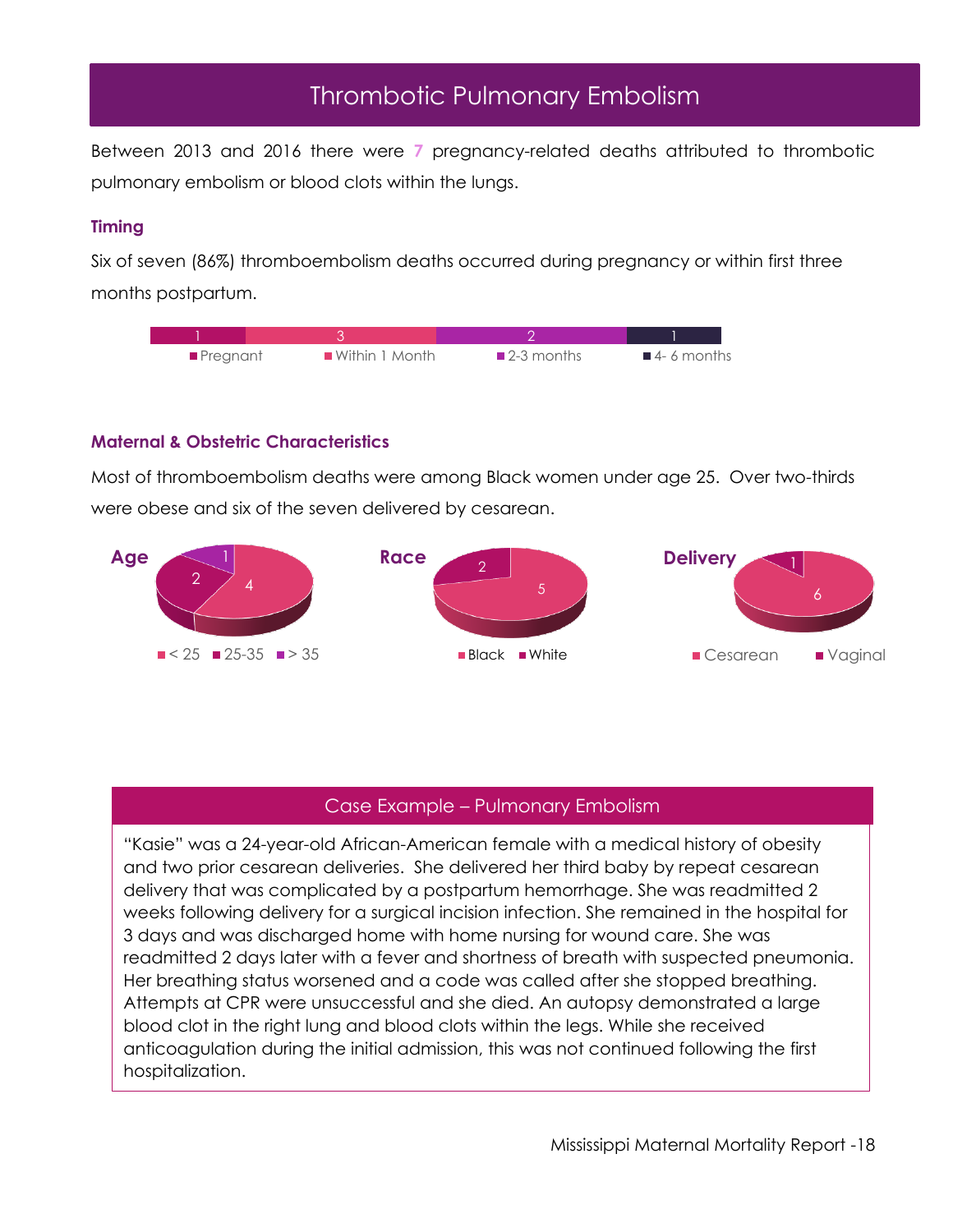### Infectious Causes

During the four years from 2013 to 2016 there were **four deaths due to obstetric infections** (uterine and/or cesarean incision) and **five deaths due to respiratory infections** including pneumonia (n=3) and influenza (n=2).

#### **Timing**

Three of the four obstetric infection deaths occurred within 7 days of delivery including one intrapartum death; the fourth death occurred within 6 weeks postpartum. Three of the four respiratory infection deaths were within 1 month postpartum and were likely pregnancyrelated. Two deaths occurred greater than 6 months postpartum and were not likely pregnancy-related.



#### **Maternal & Obstetric Characteristics**

Three of the four obstetric infection deaths were among White women under 25 years of age. Among the five maternal losses related to respiratory infections, all women were between the age of 20-29 and three of the five were among Black women, two among White women.

Three of four obstetric infections were associated with cesarean delivery. Similarly, the respiratory infections occurring within one month of delivery (n=3) were among women who delivered by cesarean section.

### **Cancer**

There were 10 pregnancy-associated deaths attributed to cancer during the 2013-2016 period. Three of the 10 were due to breast cancer; acute leukemia was second in frequency. On average maternal death due to cancer occurred 185 days postpartum, ranging from 51- 346 days. 70% of the women were Black and 30% White, ranging in age from 22 years to 41 years of age (median age 34).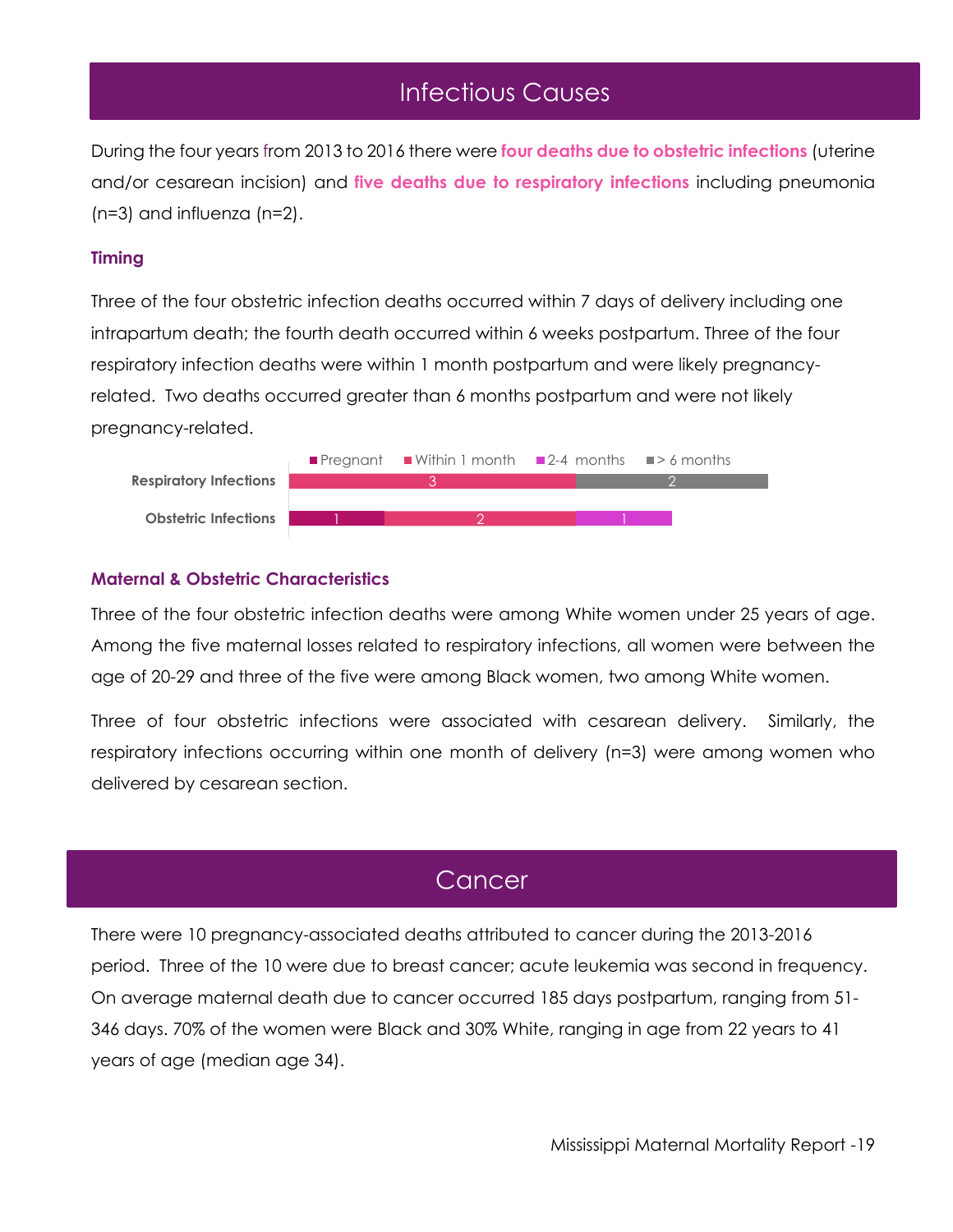# Psychosocial Causes

Between 2013 and 2016 there were **7 maternal deaths due to suicide**, **9 deaths due to accidental drug overdoses** and **10 deaths resulted from homicide**. Together these represent 19% of pregnancy-associated deaths. These deaths can be exceedingly difficult to directly attribute to pregnancy since a full understanding requires insight into the woman's psychological state and interpersonal relationships at the time surrounding her death. All deaths identified as suicides were completed through self-inflicted trauma. The scope of the committee review for 2016 was limited to suicide deaths and overdoses; full reviews of homicides were not performed.

|                                          | <b>Suicide</b>          | <b>Drug Overdose</b>    | <b>Homicide</b>         |
|------------------------------------------|-------------------------|-------------------------|-------------------------|
|                                          | $N=7$                   | $N=9$                   | $N=10$                  |
| <b>Average Timing*</b>                   | 6 months                | 5 months                | 5 months                |
| (Range)                                  | (41-329 days)           | $(4-265 \text{ days})$  | (pregnant-213 days)     |
| <b>Average Age</b>                       | 23 years                | 29 years                | 26 years                |
| (Range)                                  | $(20-28 \text{ years})$ | $(23-41 \text{ years})$ | $(19-32 \text{ years})$ |
| <b>Percent Race</b><br>(Highest percent) | 71% White               | 66% White               | <b>60% Black</b>        |

#### **Characteristics of pregnancy-associated deaths from suicide, drug overdose and homicide**

\*during pregnancy or days postpartum

#### Case Example- Drug Overdose

"Priscilla" was a 22-year-old white female with a history of depression, sexual assault as a teen, tobacco use and narcotic drug use who was pregnant for the first time. She entered prenatal care at 13 weeks and reported daily prescription narcotic use but expressed a desire to quit. She was offered but declined a drug treatment program that was an hour from her home. She was briefly incarcerated for drug possession and missed the next prenatal visits. Three weeks after her release from jail she was found in a friend's apartment having died of an apparent overdose. Toxicology confirmed both methamphetamines and narcotics in her system.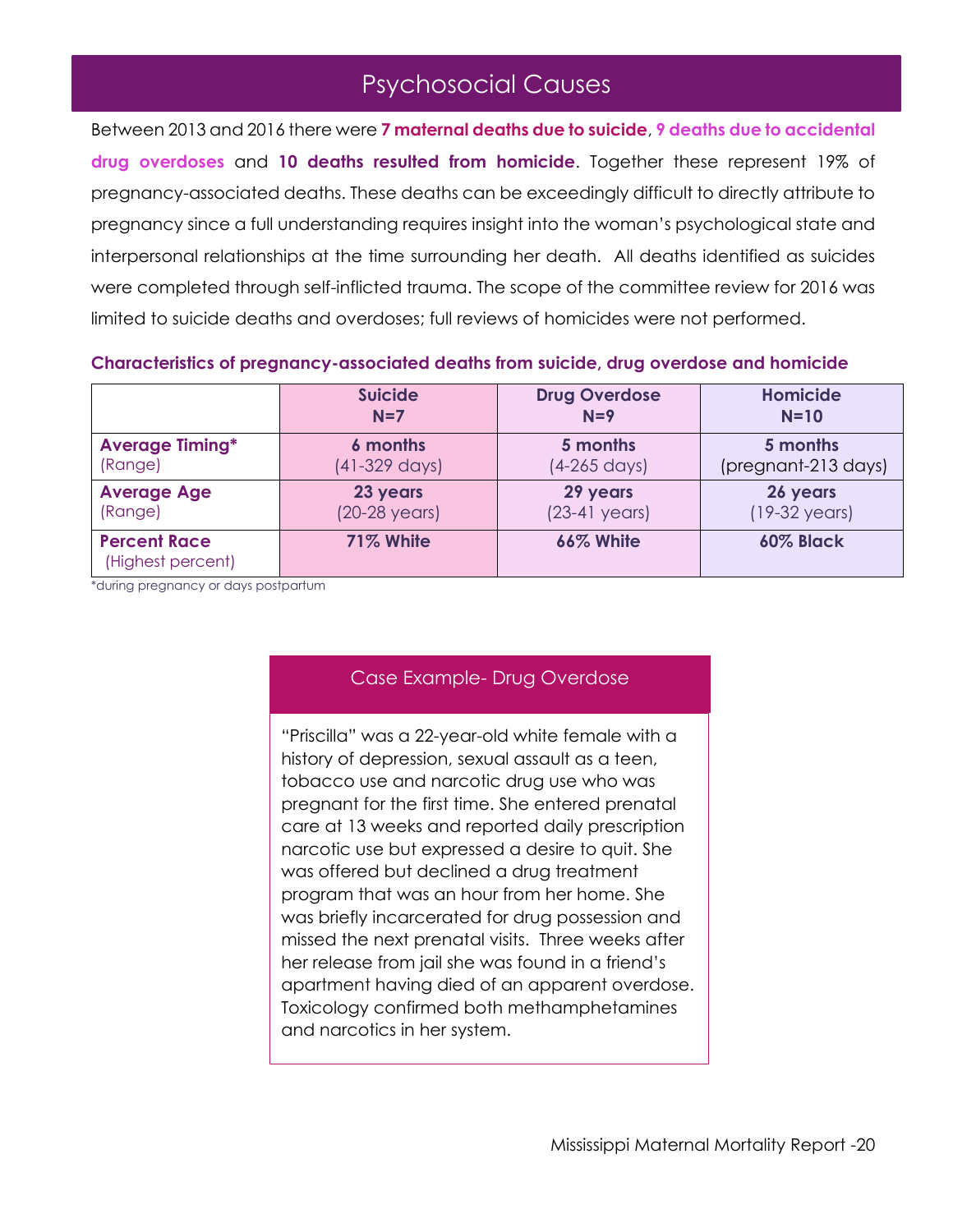# Motor Vehicle Crashes

Motor vehicle crashes are not reviewed by the Mississippi Maternal Mortality Review Committee. They are often excluded from analyses of pregnancy-related deaths. Because the motor vehicle crashes were the leading cause of pregnancy-associated deaths between 2013 and 2016 (n=33), it is clearly an important area for public health awareness and potential initiatives to reduce their occurrence.



27% of the motor vehicle crash deaths in Mississippi from 2013-2016 affected women while pregnant. The remainder occurred on average 6 months following the end of the pregnancy ranging from 38 to 344 days postpartum. There were no significant racial disparities.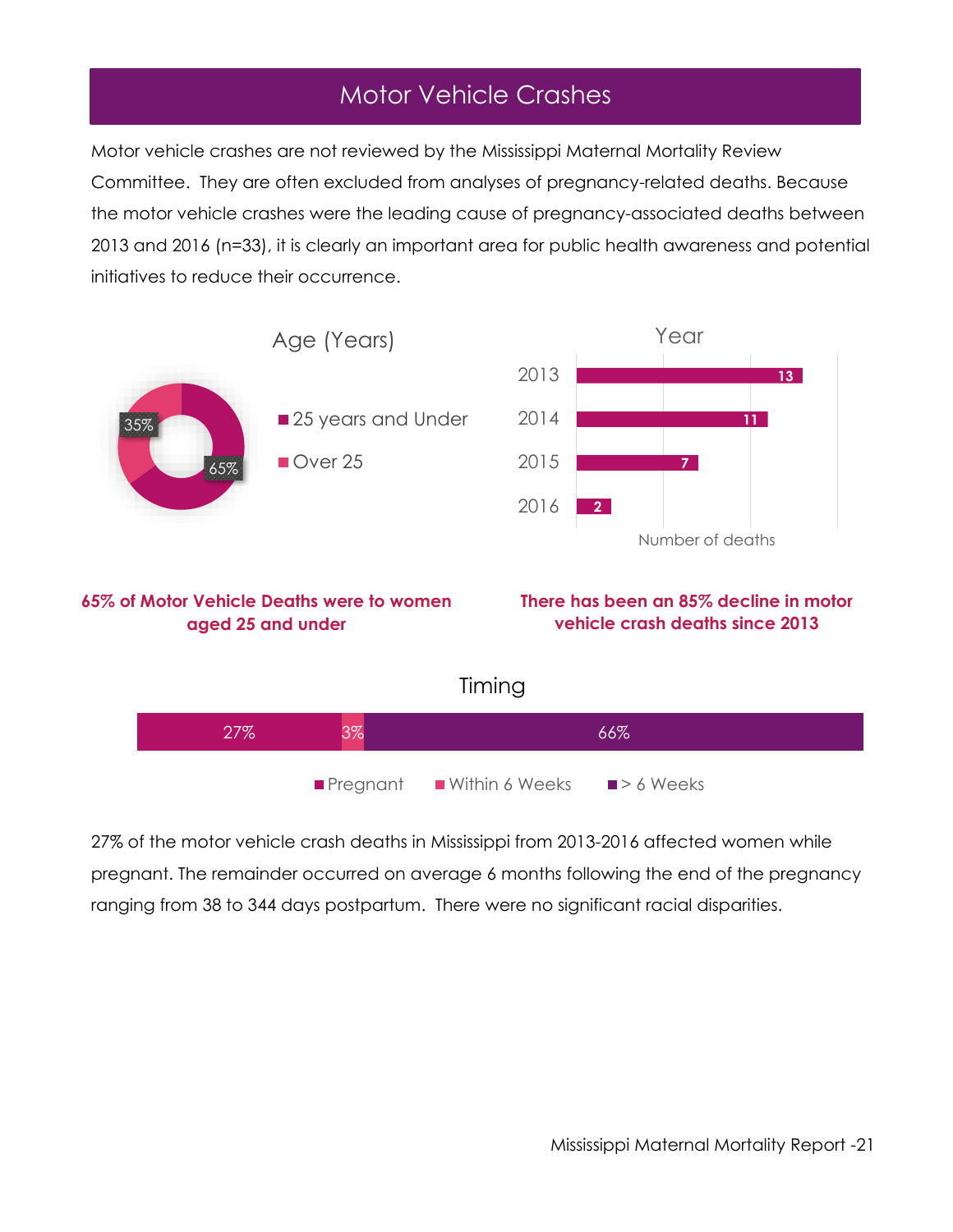# Opportunities for Prevention

Based upon the collection of information gathered and reviewed regarding maternal deaths in Mississippi, the Maternal Mortality Review Committee identified several recurrent themes contributing to maternal deaths, that if modified may prevent future deaths.

Contributing factors identified including:

- ➢ Delayed or insufficient response to critical clinical warning signs and patient complaints related to severe hypertension, respiratory distress, and heart failure.
- $\triangleright$  Missed opportunities to potentially prevent preeclampsia with low-dose aspirin in eligible women.
- ➢ Insufficient care coordination in the post-partum period, particularly for high-risk women needing follow up of both pregnancy-related and chronic medical conditions.
- ➢ Challenges with managing the risks of morbid obesity in the diagnosis and management of multiple medical problems, particularly respiratory complaints.
- ➢ Lack of coordinated hospital emergency protocols to identify and respond to threatened maternal cardiovascular collapse, respiratory distress, and sepsis.
- ➢ Insufficient access to insurance coverage for and utilization of injection medication to prevent blood clot development in high-risk women beyond the immediate postpartum period.
- ➢ Lack of adequate prenatal screening, treatment and access to mental health and substance use services for pregnant and postpartum women. Social stressors contributing to depression and substance use are rarely identified or addressed.
- ➢ Lack of medical insurance and medical care during the complete post-partum period through one year after the end of pregnancy, particularly for women with high-risk medical conditions.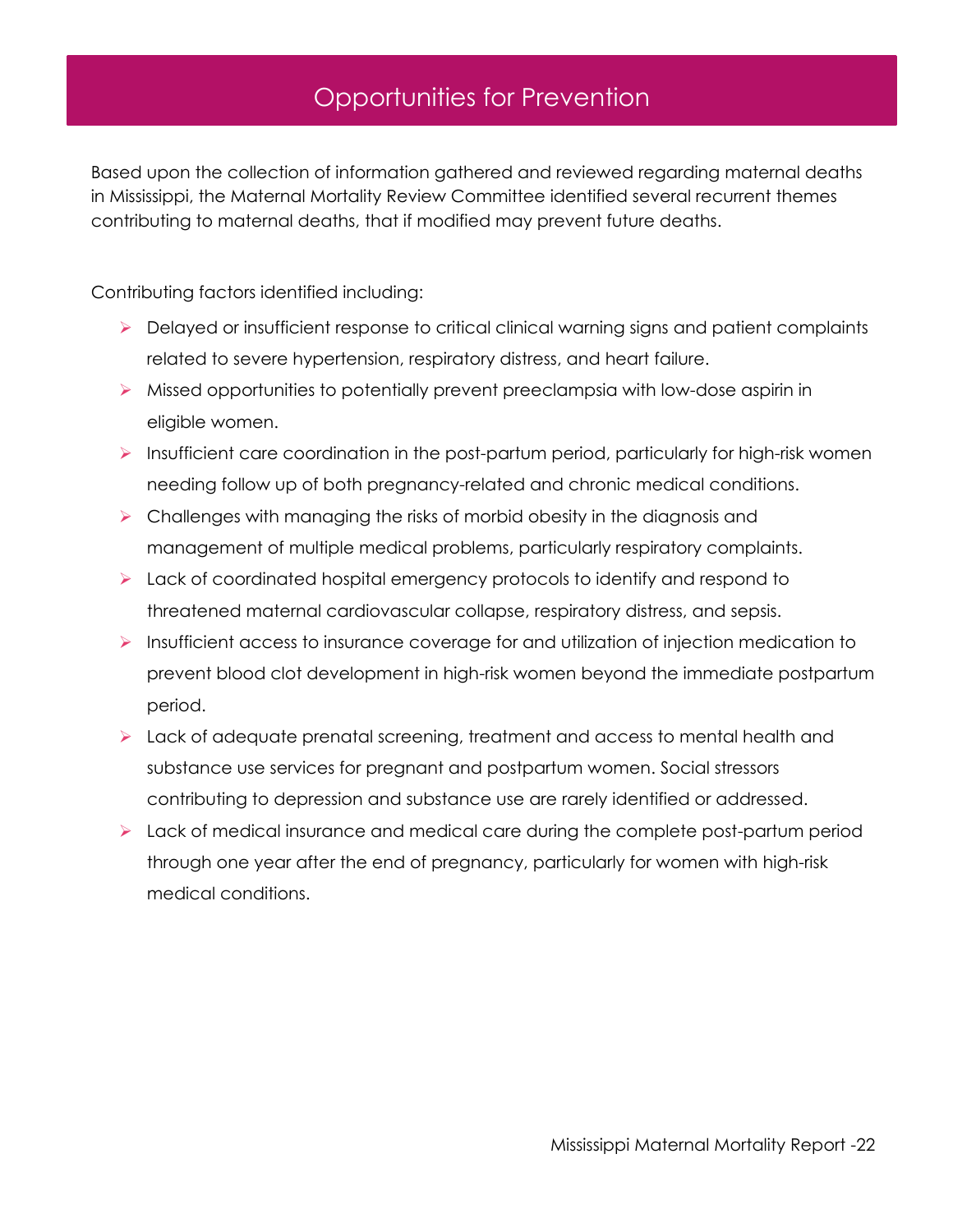# Committee Recommendations

#### <span id="page-22-0"></span>**Recommendations for State Leaders**:

- ➢ The majority of maternal deaths occured in the postpartum period including 37% occurring after 6 weeks and involve women insured by state Medicaid. The committee supports **medical care and insurance coverage through the first year postpartum** to adequately address both chronic and pregnancy-related medical conditions.
- ➢ **Expand access to substance use and mental health services** for pregnant and postpartum women including community-based, telehealth and faith-based care.
- ➢ Support access to community-based **home-visitation and pregnancy support services** including doula services for pregnant and post-partum women.

#### <span id="page-22-1"></span>**Recommendations for Hospitals:**

- ➢ Implement **standardized patient safety bundles** for common obstetric emergencies including severe hypertension, venous thromboembolism and hemorrhage. 3
- ➢ Implement **maternal early warning criteria protocols** to prompt the appropriate evaluation and response to signs of distress.4,5
- ➢ It is critical to **involve emergency departments** in obstetric emergency diagnosis and management plans, including non-obstetric facilities.
- ➢ Expand standardized education on the **timely treatment of severe hypertension,** (≥160/110 mm Hg) for all pregnant and postpartum women to include intravenous medication within 60 minutes of confirmed severe hypertension. <sup>6</sup>
- ➢ Integrate **simulation training** for maternal cardiopulmonary collapse and other rare but fatal emergencies that require coordinated multidisciplinary care.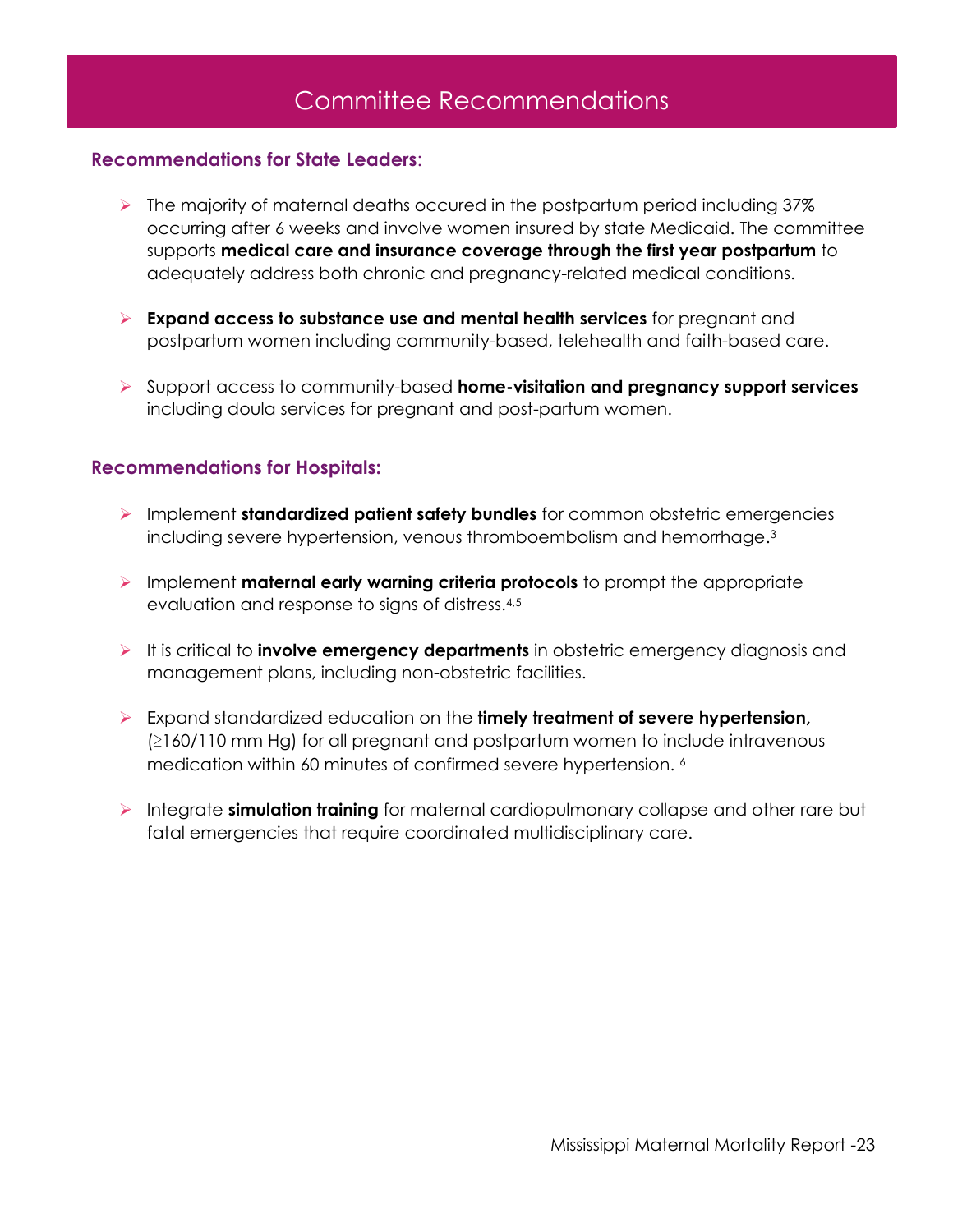#### <span id="page-23-0"></span>**Recommendations for Medical Providers:**

- ➢ Prior to 16 weeks' gestation, all pregnant women should be screened for risk of preeclampsia and provided **low dose aspirin** in accordance with ACOG and the US Preventative Task force recommendations. 6,8
- ➢ **Diagnosis of pulmonary edema:** Providers should emergently evaluate women with respiratory complaints in the setting of hypertensive disorders of pregnancy to rule out life-threatening pulmonary edema. This includes appropriate imaging such as chest xray, echocardiogram or CT-scan of the chest. This is particularly important for obese women, in whom physical exam is limited.
- ➢ **Prevention of blood clots**: Women at significant risk for venous thromboembolism during pregnancy or the postpartum period should receive prophylactic or therapeutic anticoagulation as indicated. This may include standardized dosing based on maternal weight for up to 12 weeks postpartum in some patients. 9
- ➢ **Early and ongoing comprehensive postpartum** care for all women can save lives. Screening for hypertension, cardiac disease and depression within the first 3 weeks postpartum is encouraged in accordance with ACOG recommendations.<sup>10</sup>
- ➢ All pregnant and postpartum women should be **screened for depression and substance use and provided with adequate treatment** and follow-up through 1 year. Providers should recognize the increased risk for pregnant and postpartum women to die by suicide than the non-pregnant peer population.
- ➢ Support and engage in medical education about social determinants of health, racial disparities and the influence of racism and bias in medical care and health outcomes.

#### <span id="page-23-1"></span>**Recommendations for Women, Families & Communities**

- ➢ Know the **warning signs for obstetric complications** including severe hypertension, pulmonary embolism and postpartum depression and make a follow up plan with medical providers for where to go and what to do if a postpartum complication arises.
- ➢ Access **medical care before pregnancy** if possible, to address chronic medical conditions, family planning and improve general health.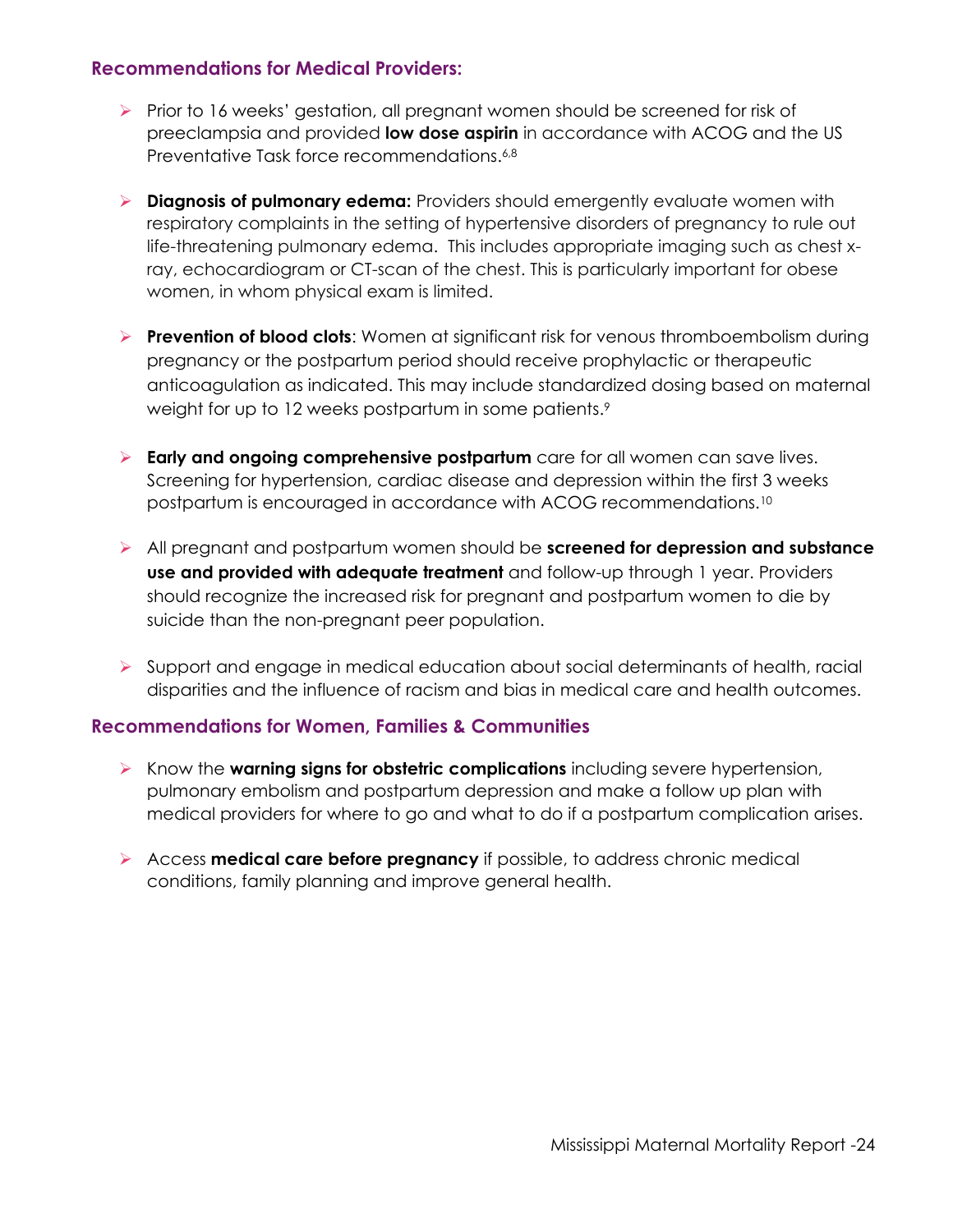### Conclusion

The Mississippi Maternal Mortality Review Committee was established to comprehensively review pregnancy-associated deaths in Mississippi and, based on an assessment of the compiled data, to identify means and opportunities to reduce or eliminate future preventable maternal loss. Despite steady declines in the pregnancy-related mortality rate in Mississippi between 2013 and 2016, the current rate of approximately 29 deaths per 100,000 live births is more than twice the Healthy People 2020 goal of 11.4 deaths per 100,000 live births, and is a conservative estimate given the available data. The dramatic disparity in pregnancy-related mortality between Black and White women in Mississippi demands urgent attention and acknowledgement of how factors like social determinants of health and implicit bias can affect women's health and health care.

There are opportunities to improve pregnancy-related mortality in Mississippi at the individual, community, clinical, health-care systems, and health policy levels. Fundamental to these prevention strategies are ensuring that women are mentally and physically healthy prior to, during, and after pregnancy and that medical providers and systems are fully implementing evidence-based strategies in order to seek safer motherhood, reduce risk and respond optimally to medical emergencies for all women.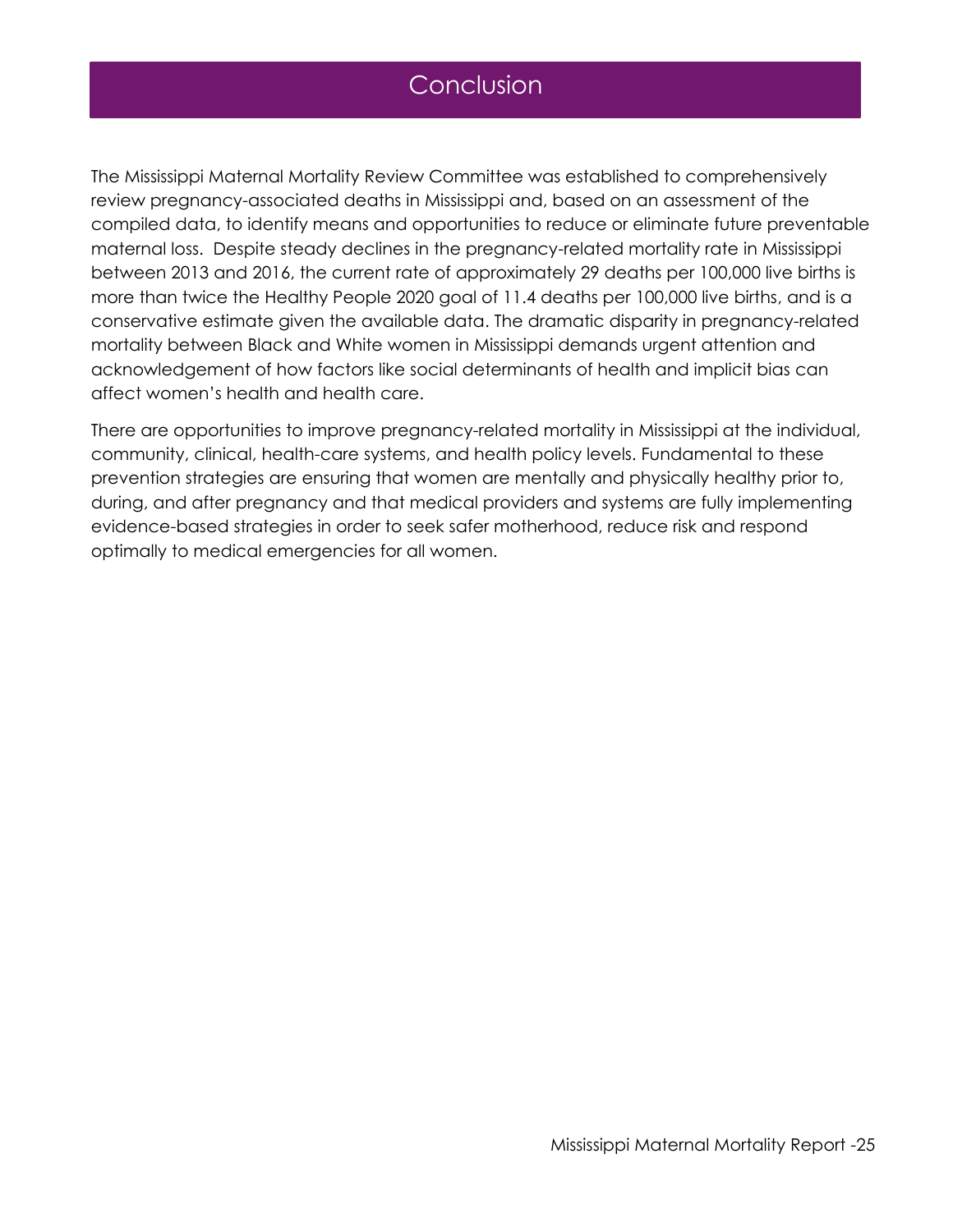### Resources

#### **Data & Statistics**

Centers for Disease Control & Prevention Pregnancy Mortality Surveillance System

[www.cdc.gov](http://www.cdc.gov/)

#### **Maternal Mortality Review Committees**

Centers for Disease Control and Prevention, Division of Reproductive Health's *Building US Capacity to Review and Prevent Maternal Deaths*

[www.Reviewtoaction.org](http://www.reviewtoaction.org/)

#### **Patient Safety Bundles & Toolkits**

Council for Patient Safety in Women's Healthcare-Alliance for Innovation in Maternal **Health** 

#### [www.safehealthcareforeverywoman](http://www.safehealthcareforeverywoman.org/).org

Mississippi Perinatal Quality Collaborative [www.mspqc.org](http://www.mspqc.org/)

California Maternity Quality Care Collaborative [www.cmqcc.org](http://www.cmqcc.org/)

ACOG District II Safe Motherhood Initiative [https://www.acog.org/About-](https://www.acog.org/About-ACOG/ACOG-Districts/District-II/Safe-Motherhood-Initiative?IsMobileSet=false)[ACOG/ACOG-Districts/District-II/Safe-Motherhood-Initiative?IsMobileSet=false](https://www.acog.org/About-ACOG/ACOG-Districts/District-II/Safe-Motherhood-Initiative?IsMobileSet=false)

Association of Women's Health, Obstetric & Neonatal Nurses [www.ahonn.org](http://www.ahonn.org/)

#### **Patient Advocacy and Resources**

My Birth Matters [www.Mybirthmatters.org](http://www.mybirthmatters.org/)

Post-Birth Education Program <https://www.awhonn.org/page/POSTBIRTH>

National Birth Equity Collaborative [www.birthequity.org](http://www.birthequity.org/)

Preeclampsia Foundation [www.preeclampsiafoundation.org](http://www.preeclampsiafoundation.org/)

National Accreta Foundation<https://www.preventaccreta.org/>